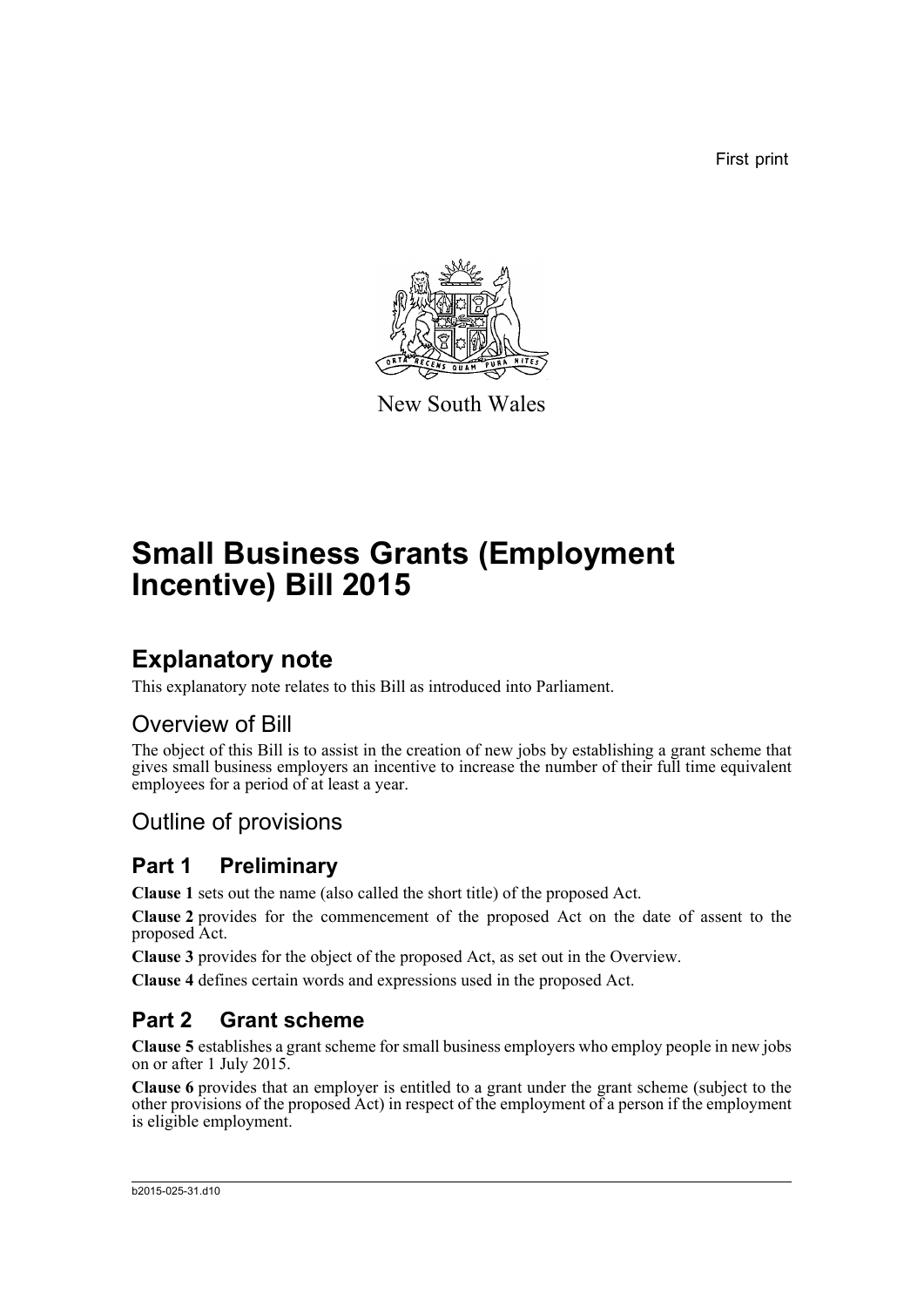**Clause 7** provides that employment is *eligible employment* if:

- (a) the employer is an eligible small business, and
- (b) a person is employed (as a full time or part time employee) in a position that is a new job, and
- (c) the employment commences on or after 1 July 2015 and before 1 July 2019, and
- (d) the employment is maintained for the minimum employment period, and
- (e) the services of the employee are performed wholly or mainly in New South Wales, and
- (f) the employment satisfies any further eligibility criteria set out in the grant criteria, and
- (g) the employment is not excluded from the grant scheme.

**Clause 8** defines what is meant by an *eligible small business*. An employer is an eligible small business if the employer has an ABN, carries on a business for the whole of the grant period and is not liable to pay payroll tax.

**Clause 9** defines what is meant by a *new job*. A position is a new job if the employment of a person in that position results in a sustained increase in the number of the employer's full time equivalent employees (that is, an increase that is sustained for 1 year).

**Clause 10** provides for the calculation of the number of full time equivalent employees of an employer.

**Clause 11** provides for the *minimum employment period* in respect of a new job. The minimum employment period is 1 year starting on the date eligible employment is claimed to commence. A person must be employed in the position for which the grant is claimed for the whole of the minimum employment period (disregarding short vacancies).

**Clause 12** permits a grant to be paid in circumstances where all the criteria for eligible employment have not been met. This is to occur subject to a condition that those criteria are met. However, the Chief Commissioner of State Revenue (the *Chief Commissioner*) may pay a grant without the criteria being met if satisfied that the failure to meet the criteria was due to circumstances beyond the control of the employer.

**Clause 13** authorises the Minister for Finance, Services and Property (the *Minister*), by order published on the NSW legislation website, to determine further criteria for the payment of grants under the proposed Act. This order constitutes the *grant criteria*.

**Clause 14** sets out the types of employment that are excluded from the grant scheme.

**Clause 15** permits a grant to be claimed in respect of the employment of an internally transferred employee in a new job. A person is an internally transferred employee if the person's employment is transferred from one employer (the *former employer*) to another employer (the *new employer*) and either or both of the following applies:

- (a) the former and new employers are members of the same group for payroll tax purposes,
- (b) the transfer occurs because the business or undertaking of the former employer is merged with, or taken over or otherwise acquired by, the new employer.

**Clause 16** provides for the closure of the grant scheme on a date appointed by the grant criteria (or on 30 June 2019, if no date is appointed).

## **Part 3 Calculation of grant**

**Clause 17** provides that a grant can be claimed for the grant period only. The *grant period* is the period commencing on the date the eligible employment is claimed to commence and ending on the first anniversary of that date.

**Clause 18** provides that the grant payable is \$2,000 for each full time employee and a proportional amount for a part time employee.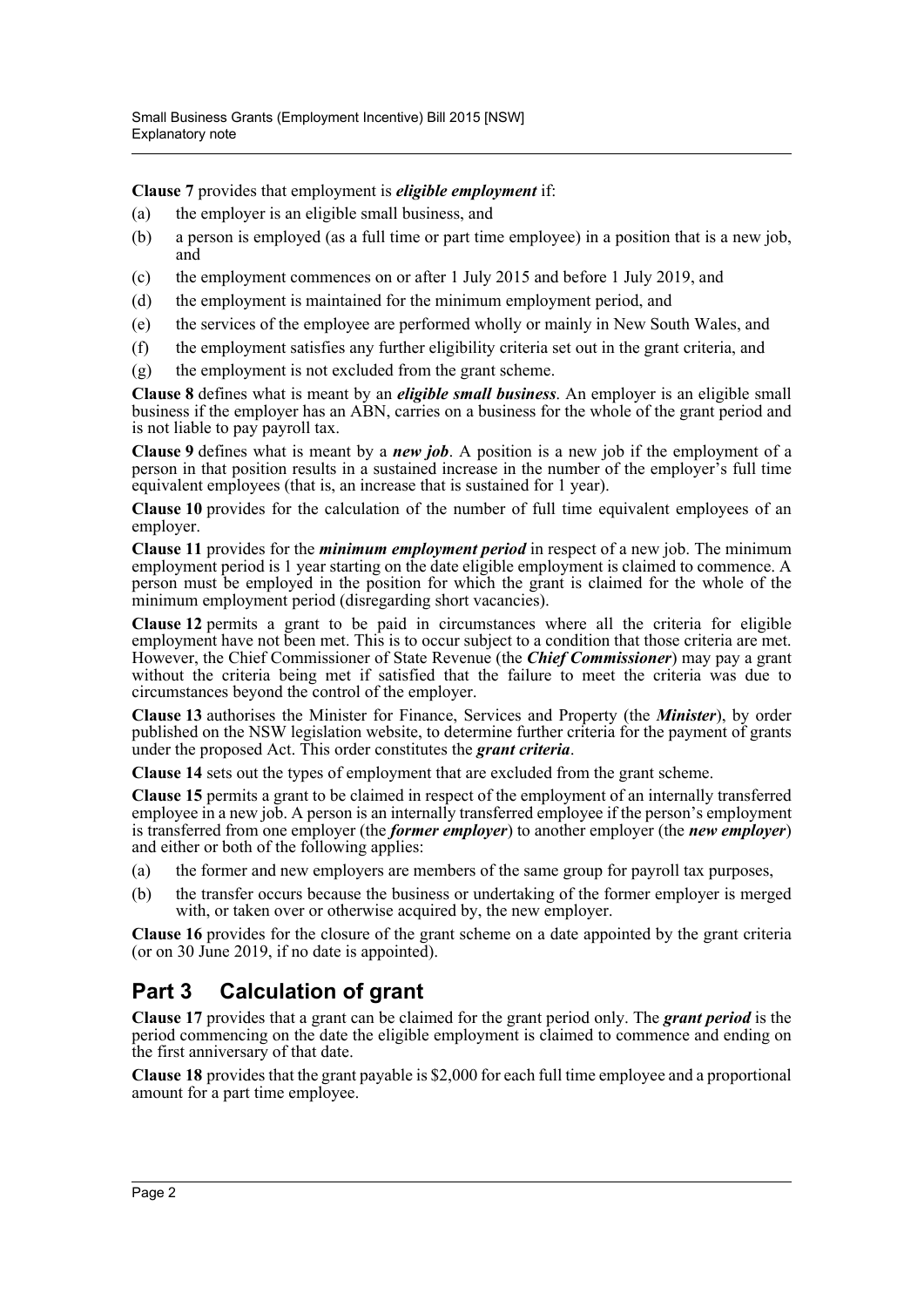**Clause 19** enables the Chief Commissioner to determine the number of full time equivalent employees of an employer, and the amount of the grant, by agreement with the claimant in certain cases.

# **Part 4 Payment of grant**

#### **Division 1 Registration and claim for grant**

**Clause 20** provides that an employer must be registered as a claimant to claim a grant under the grant scheme.

**Clause 21** enables the Chief Commissioner to register an employer as a claimant in respect of the employment of a person in a specified position.

**Clause 22** sets out the procedure for applying to be registered as a claimant.

**Clause 23** provides that a person cannot be registered as a claimant for a grant in respect of the employment of a person if the application for registration is made more than 3 months after the scheme closure date.

**Clause 24** sets out the procedure for making a claim for a grant.

#### **Division 2 Decision with respect to claim**

**Clause 25** provides that the Chief Commissioner is to decide whether a grant is payable in respect of a claim and the amount of the grant payable.

**Clause 26** gives the Chief Commissioner power to refuse a claim if the Chief Commissioner is of the opinion that a claimed increase in the number of full time equivalent employees of an employer is contrived for the purpose of claiming a grant under the grant scheme.

**Clause 27** gives the Chief Commissioner power to refuse a claim if the Chief Commissioner is of the opinion that an employer has failed to disclose material information.

**Clause 28** sets out how the grant is to be paid.

**Clause 29** enables the Chief Commissioner to correct a decision relating to a claim.

**Clause 30** requires the Chief Commissioner to notify a claimant of a decision to grant or refuse a claim or vary or reverse an earlier decision on a claim and to include reasons for the decision.

# **Part 5 Repayment of grant**

**Clause 31** authorises the Chief Commissioner to require a claimant to repay a grant in certain circumstances. The provision also authorises the Chief Commissioner to charge interest on an overdue payment and to charge a penalty for a dishonest claim.

**Clause 32** authorises the Chief Commissioner to require a person (other than the claimant) to whom a grant is paid in error to repay the grant. The provision also authorises the Chief Commissioner to charge interest on an overdue payment.

**Clause 33** authorises the Chief Commissioner to recover from a relevant third party any amount that is payable by a grant recipient but remains unpaid.

**Clause 34** authorises the Chief Commissioner to enter into an arrangement for the payment of a liability under the proposed Act by instalments.

**Clause 35** authorises the Chief Commissioner to write off liabilities under the proposed Act.

**Clause 36** authorises the Chief Commissioner to remit, in whole or in part, an amount a person is required to pay under the proposed Act.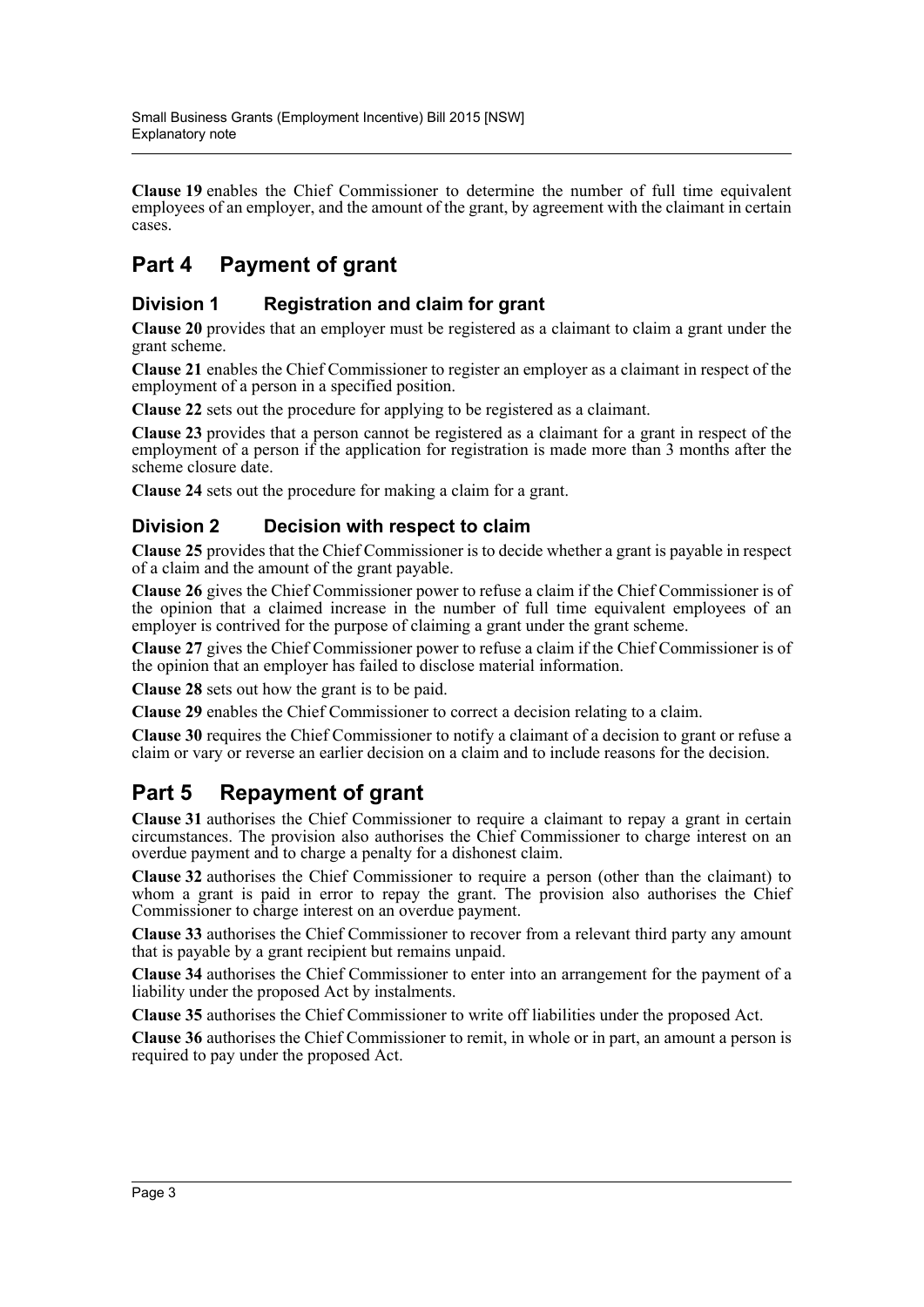# **Part 6 Objections and reviews**

#### **Division 1 Objections**

**Clause 37** enables an objection to be made to decisions made by the Chief Commissioner under the proposed Act.

**Clause 38** sets a time limit for the lodging of an objection.

**Clause 39** requires the grounds for an objection to be stated in the notice of objection.

**Clause 40** provides that an objector has the onus of proving an objector's case.

**Clause 41** provides that the Chief Commissioner may allow or disallow an objection and reverse, vary or confirm the original decision.

**Clause 42** requires the Chief Commissioner to give an objector notice of the determination of an objection.

#### **Division 2 Reviews**

**Clause 43** enables an objector who is dissatisfied with the Chief Commissioner's determination of an objection to apply to the Civil and Administrative Tribunal for an administrative review of the Chief Commissioner's original decision.

**Clause 44** provides that the Civil and Administrative Tribunal may confirm, vary or reverse the original decision and make further orders as to costs or otherwise.

## **Part 7 Administration**

#### **Division 1 Administration generally**

**Clause 45** provides that the Chief Commissioner is responsible to the Minister for the administration of the grant scheme.

**Clause 46** authorises the Chief Commissioner to delegate functions related to the administration of the grant scheme.

**Clause 47** authorises the Chief Commissioner to appoint persons as authorised officers. A person who is an authorised officer for the purposes of a taxation law (as referred to in section 68 of the *Taxation Administration Act 1996*) is taken to be an authorised officer for the purposes of the proposed Act.

#### **Division 2 Powers of investigation**

**Clause 48** authorises the Chief Commissioner to carry out an *authorised investigation* for the purposes of the proposed Act, including in relation to whether an application or a claim has been properly made, whether a claimant who has received a grant was eligible for the grant and any other matter reasonably related to the administration of the proposed Act.

**Clause 49** authorises the Chief Commissioner to exercise certain powers in connection with authorised investigations.

**Clause 50** gives the Chief Commissioner access to public documents without the payment of fees.

**Clause 51** authorises the Chief Commissioner to enter premises if the Chief Commissioner has reason to believe or suspect that there are documents at the premises that are relevant to the administration of the proposed Act. Entry cannot be made to residential premises without either consent or a search warrant.

**Clause 52** provides that an officer who has entered premises under the proposed Part may require records to be produced, ask questions and require reasonable assistance and facilities to be provided.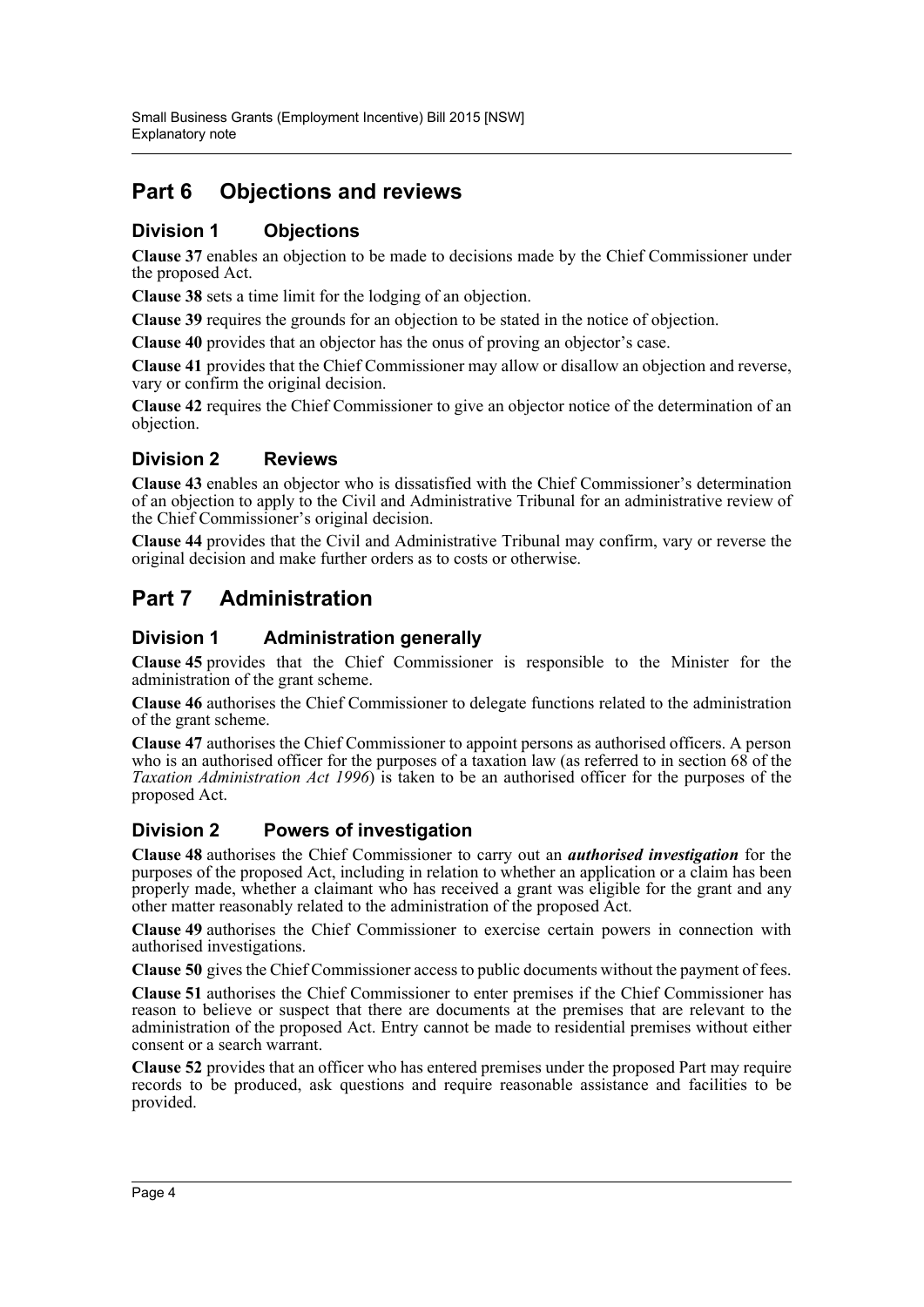**Clause 53** authorises the Chief Commissioner or an authorised officer to take possession of a document and to take copies, extracts or notes of it.

**Clause 54** deals with applications for search warrants.

**Clause 55** makes it an offence to prevent the Chief Commissioner or an authorised officer from exercising a function under the proposed Part, to hinder or obstruct the Chief Commissioner or an authorised officer in the exercise of such a function, or to refuse or fail to comply with a requirement made by the Chief Commissioner or an authorised officer. The maximum penalty is 100 penalty units (currently, \$11,000).

**Clause 56** provides a defence to a prosecution for an offence under the proposed Part if the court is satisfied that the defendant could not, by the exercise of reasonable diligence, have complied with the requirement concerned or that the defendant complied with the requirement to the extent of his or her ability to do so.

**Clause 57** makes it clear that the powers conferred on the Chief Commissioner and authorised officers by the proposed Act can be exercised in conjunction with powers conferred by taxation legislation.

## **Part 8 Miscellaneous**

**Clause 58** makes it an offence to knowingly give false or misleading information to an authorised officer or in relation to an application or claim under the proposed Act. The maximum penalty is 100 penalty units (currently, \$11,000).

**Clause 59** protects the confidentiality of certain information obtained in the course of work related to the administration of the proposed Act.

**Clause 60** enables evidence relating to grants or the imposition of penalties to be given by a certificate signed by the Chief Commissioner.

**Clause 61** provides that offences under the proposed Act are to be dealt with summarily and proceedings for an offence may be commenced within 3 years of the date on which it is alleged an offence was committed.

**Clause 62** provides for the appropriation of funds from the Consolidated Fund for the payment of grants under the proposed Act.

**Clause 63** protects persons involved in the administration of the proposed Act from personal liability.

**Clause 64** confers power to make regulations under the proposed Act.

**Clause 65** provides for the repeal of the proposed Act on 1 July 2023.

#### **Schedule 1 Savings, transitional and other provisions**

**Schedule 1** contains savings, transitional and other provisions.

#### **Schedule 2 Amendment of Acts**

**Schedule 2.1** amends the *Law Enforcement (Powers and Responsibilities) Act 2002* to provide for the issue of search warrants under the proposed Act.

**Schedule 2.2** amends the *Taxation Administration Act 1996* to permit a tax officer to disclose information obtained under or in relation to the administration of a taxation law in connection with the administration or execution of the proposed Act or the *Payroll Tax Rebate Scheme (Jobs Action Plan) Act 2011*.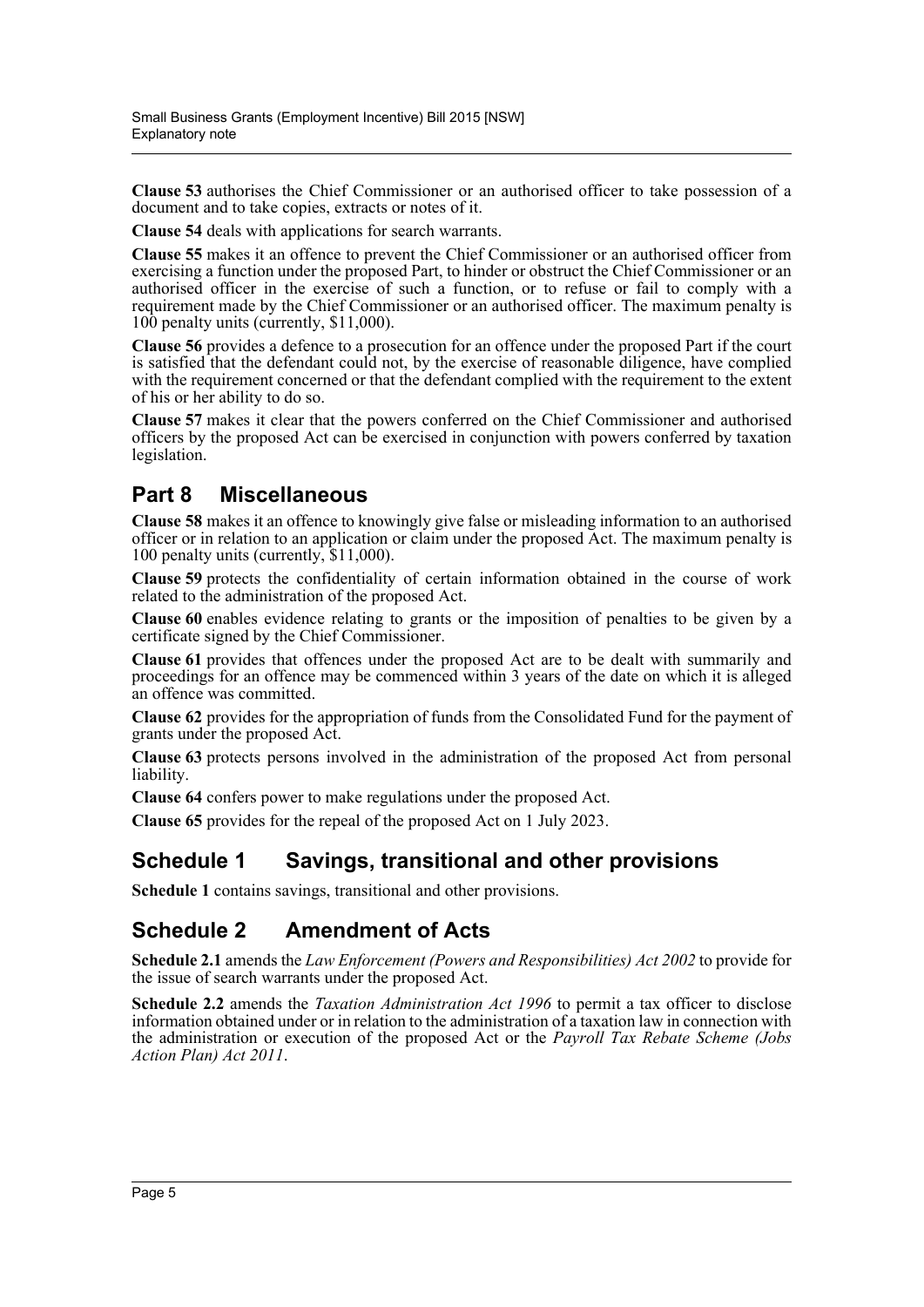First print



New South Wales

# **Small Business Grants (Employment Incentive) Bill 2015**

# **Contents**

|        |    |                                                         | Page           |
|--------|----|---------------------------------------------------------|----------------|
| Part 1 |    | <b>Preliminary</b>                                      |                |
|        | 1  | Name of Act                                             | $\overline{2}$ |
|        | 2  | Commencement                                            | $\overline{2}$ |
|        | 3  | Object of Act                                           | $\overline{2}$ |
|        | 4  | Definitions                                             | $\overline{2}$ |
| Part 2 |    | <b>Grant scheme</b>                                     |                |
|        | 5  | Grant scheme                                            | 4              |
|        | 6  | Entitlement to grant                                    | 4              |
|        | 7  | Eligible employment                                     | 4              |
|        | 8  | Eligible small business                                 | 4              |
|        | 9  | New job                                                 | 4              |
|        | 10 | Calculation of number of full time equivalent employees | 5              |
|        | 11 | Minimum employment period                               | 5              |
|        | 12 | Grant may be paid even if certain criteria not met      | 5              |
|        | 13 | Grant criteria                                          | 6              |
|        | 14 | Excluded employment                                     | 6              |
|        | 15 | Grant for internally transferred employees              | 7              |
|        | 16 | Closure of grant scheme                                 | 7              |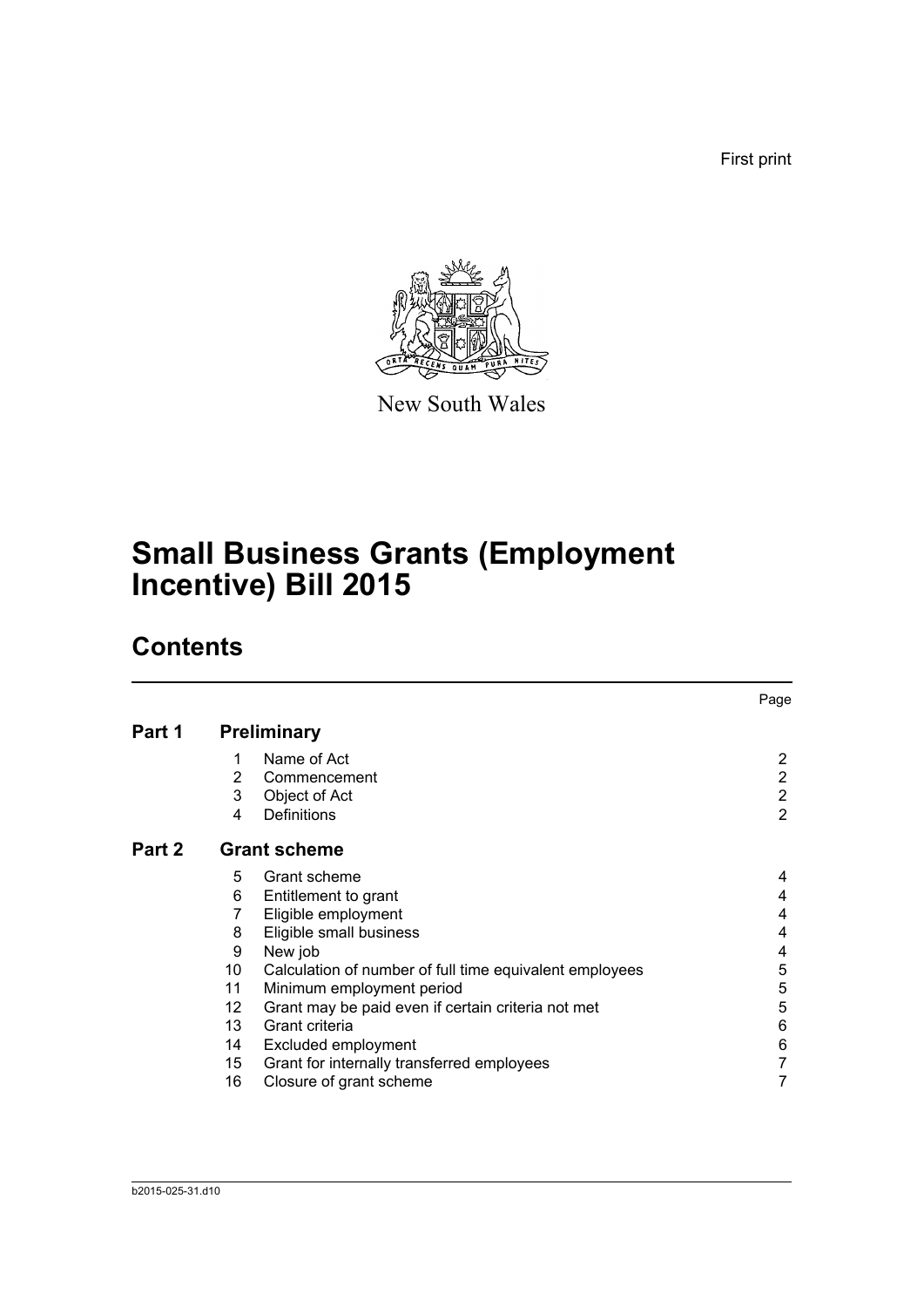|        |                                                                                                                                                 | Page     |
|--------|-------------------------------------------------------------------------------------------------------------------------------------------------|----------|
| Part 3 | <b>Calculation of grant</b>                                                                                                                     |          |
|        | 17<br>Period in respect of which grant can be claimed<br>18<br>Amount of grant                                                                  | 9<br>9   |
|        | 19<br>Compromise calculation                                                                                                                    | 9        |
| Part 4 | <b>Payment of grant</b>                                                                                                                         |          |
|        | <b>Division 1</b><br><b>Registration and claim for grant</b>                                                                                    |          |
|        | 20<br>Grant to be paid only to registered claimants                                                                                             | 10       |
|        | 21<br>Chief Commissioner to register claimants                                                                                                  | 10       |
|        | 22<br>Application for registration as claimant<br>23<br>Closure of registrations                                                                | 10<br>10 |
|        | 24<br>Claim required at the end of grant period                                                                                                 | 10       |
|        | <b>Division 2</b><br>Decision with respect to claim                                                                                             |          |
|        | 25<br>Chief Commissioner to decide claim                                                                                                        | 10       |
|        | 26<br>Discretion to refuse contrived claim                                                                                                      | 11       |
|        | 27<br>Discretion to refuse grant for failure to disclose information                                                                            | 11       |
|        | 28<br>Payment of grant<br>Power to correct decision                                                                                             | 11<br>11 |
|        | 29<br>30<br>Notification of decision                                                                                                            | 11       |
| Part 5 | <b>Repayment of grant</b>                                                                                                                       |          |
|        | 31<br>Power to require repayment from claimant                                                                                                  | 12       |
|        | 32<br>Power to require repayment from non-claimant                                                                                              | 12       |
|        | 33<br>Recovery from third parties                                                                                                               | 12       |
|        | 34<br>Payment by instalments                                                                                                                    | 13       |
|        | 35<br>Write off of liabilities                                                                                                                  | 13       |
|        | 36<br>Remission of amounts payable                                                                                                              | 13       |
| Part 6 | <b>Objections and reviews</b>                                                                                                                   |          |
|        | <b>Division 1</b><br><b>Objections</b>                                                                                                          |          |
|        | 37<br>Objections                                                                                                                                | 14       |
|        | 38<br>Time for lodging objection                                                                                                                | 14       |
|        | 39<br>Grounds for objection to be stated<br>Onus of proof on objection<br>40                                                                    | 14<br>14 |
|        | 41<br>Powers of Chief Commissioner on objection                                                                                                 | 14       |
|        | 42<br>Notice of determination of objection                                                                                                      | 15       |
|        | <b>Division 2</b><br><b>Reviews</b>                                                                                                             |          |
|        | 43<br>Administrative reviews by Civil and Administrative Tribunal<br>44<br>Powers of Civil and Administrative Tribunal on administrative review | 15<br>16 |
| Part 7 | Administration                                                                                                                                  |          |
|        | <b>Division 1</b><br><b>Administration generally</b>                                                                                            |          |
|        | 45<br>Administration                                                                                                                            | 17       |
|        | 46<br>Delegation                                                                                                                                | 17       |
|        | Authorised officers<br>47                                                                                                                       | 17       |
|        |                                                                                                                                                 |          |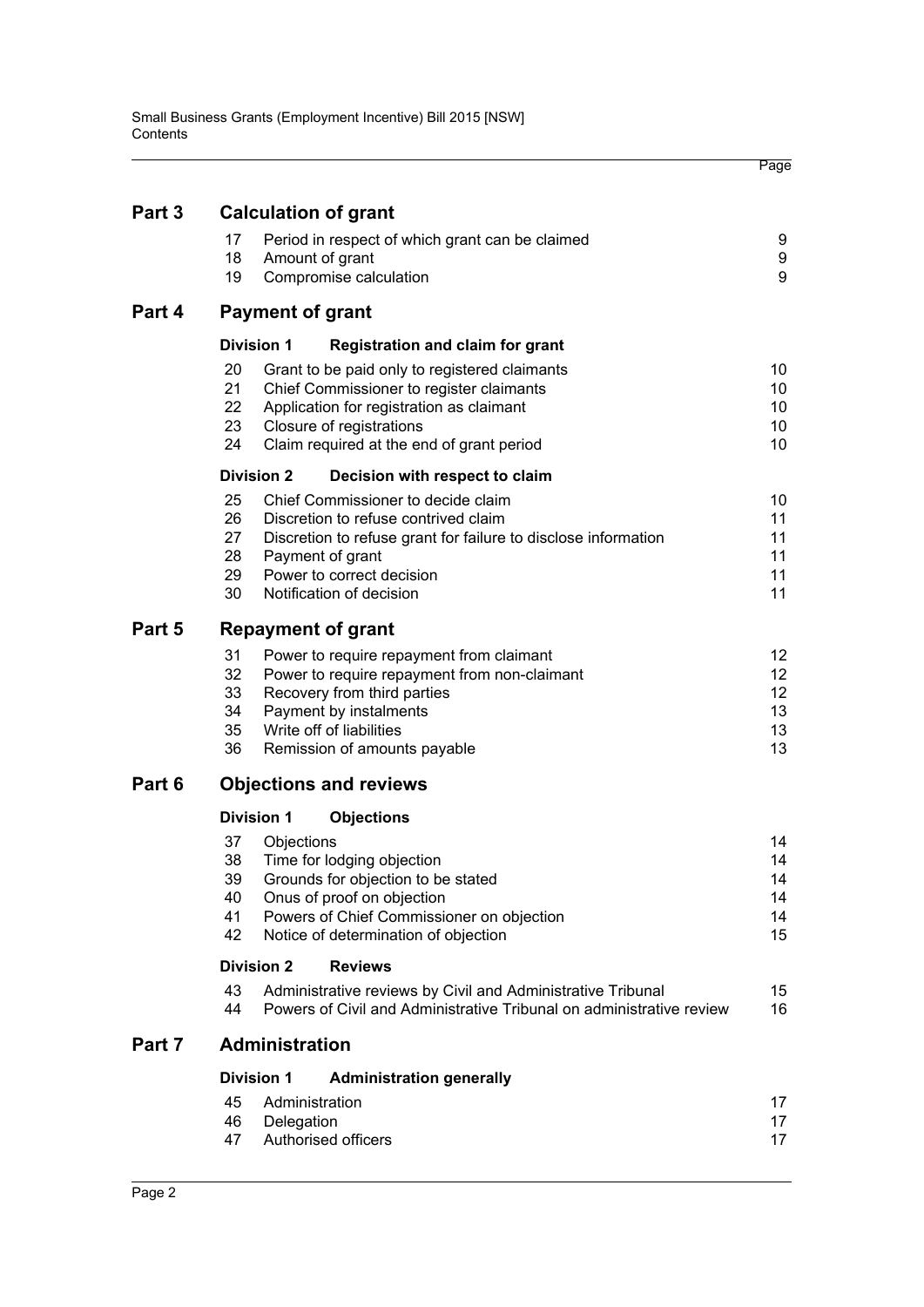|                   |                   |                                        |                                                              | Page |
|-------------------|-------------------|----------------------------------------|--------------------------------------------------------------|------|
|                   | <b>Division 2</b> |                                        | <b>Powers of investigation</b>                               |      |
|                   | 48                |                                        | Chief Commissioner may carry out authorised investigation    | 17   |
|                   | 49                |                                        | Powers in connection with authorised investigation           | 17   |
|                   | 50                | Access to public records without fee   |                                                              | 17   |
|                   | 51                | Power of entry to premises             |                                                              | 18   |
|                   | 52                | Functions exercisable on entry         |                                                              | 18   |
|                   | 53                | Use and inspection of documents        |                                                              | 18   |
|                   | 54                | Search warrant                         |                                                              | 19   |
|                   | 55                | Obstruction or failure to comply       |                                                              | 19   |
|                   | 56                | Defence of reasonable compliance       |                                                              | 19   |
|                   | 57                | taxation legislation                   | Functions may be exercised concurrently with functions under | 20   |
| Part 8            |                   | <b>Miscellaneous</b>                   |                                                              |      |
|                   | 58                |                                        | Knowingly giving false or misleading information             | 21   |
|                   | 59                | Protection of confidential information |                                                              | 21   |
|                   | 60                | Evidence                               |                                                              | 21   |
|                   | 61                | Proceedings for offences               |                                                              | 22   |
|                   | 62                | Standing appropriation                 |                                                              | 22   |
|                   | 63                | Personal liability                     |                                                              | 22   |
|                   | 64                | Regulations                            |                                                              | 22   |
|                   | 65                | Repeal of Act                          |                                                              | 22   |
| <b>Schedule 1</b> |                   |                                        | Savings, transitional and other provisions                   | 23   |
| <b>Schedule 2</b> |                   | <b>Amendment of Acts</b>               |                                                              | 24   |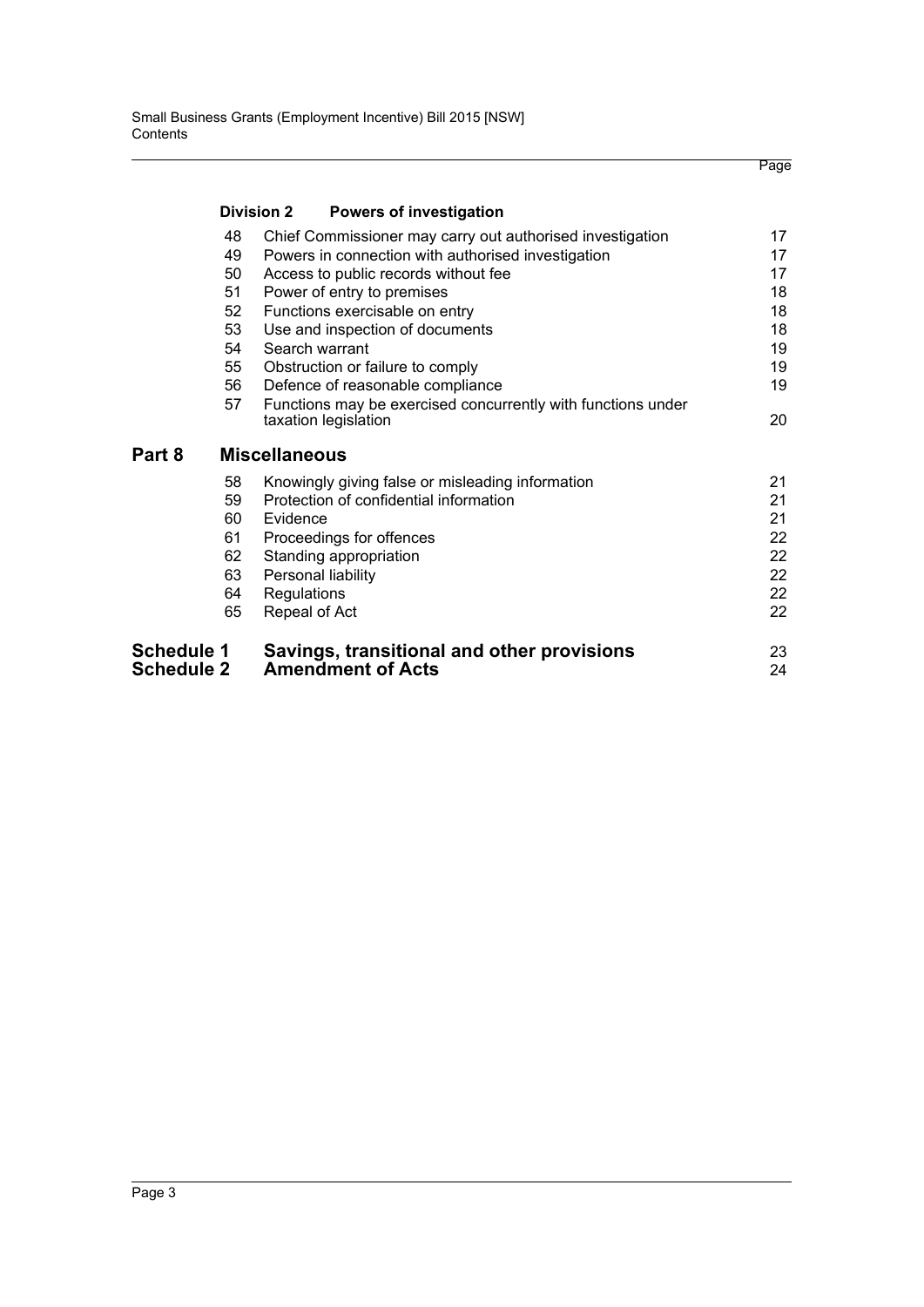

New South Wales

# **Small Business Grants (Employment Incentive) Bill 2015**

No , 2015

#### **A Bill for**

An Act to establish a small business grants scheme to assist in the creation of new jobs.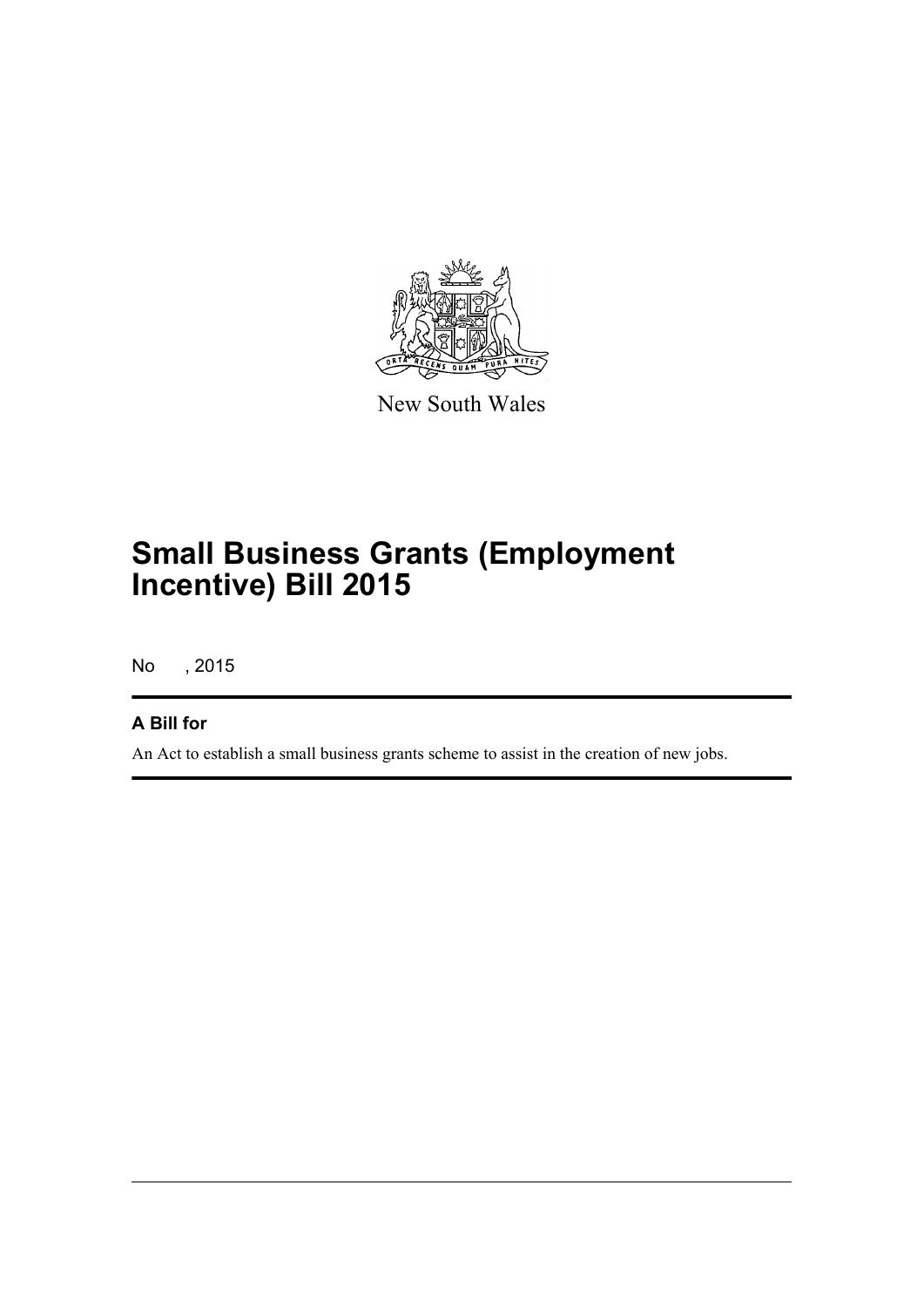<span id="page-9-4"></span><span id="page-9-3"></span><span id="page-9-2"></span><span id="page-9-1"></span><span id="page-9-0"></span>

|              |     | The Legislature of New South Wales enacts:                                                                                                                                                                                                            | 1            |
|--------------|-----|-------------------------------------------------------------------------------------------------------------------------------------------------------------------------------------------------------------------------------------------------------|--------------|
| Part 1       |     | <b>Preliminary</b>                                                                                                                                                                                                                                    | 2            |
| 1            |     | <b>Name of Act</b>                                                                                                                                                                                                                                    | 3            |
|              |     | This Act is the <i>Small Business Grants (Employment Incentive) Act 2015</i> .                                                                                                                                                                        | 4            |
| $\mathbf{2}$ |     | <b>Commencement</b>                                                                                                                                                                                                                                   | 5            |
|              |     | This Act commences on the date of assent to this Act.                                                                                                                                                                                                 | 6            |
| 3            |     | <b>Object of Act</b>                                                                                                                                                                                                                                  | 7            |
|              |     | The object of this Act is to assist in the creation of new jobs by establishing a grant<br>scheme that gives small business employers an incentive to increase the number of<br>their full time equivalent employees for a period of at least 1 year. | 8<br>9<br>10 |
| 4            |     | <b>Definitions</b>                                                                                                                                                                                                                                    | 11           |
|              | (1) | In this Act:                                                                                                                                                                                                                                          | 12           |
|              |     | <i>administration</i> of this Act includes the execution and enforcement of this Act.<br><i>authorised officer</i> —see section 47.                                                                                                                   | 13<br>14     |
|              |     | <b>Chief Commissioner</b> means the Chief Commissioner of State Revenue referred to in<br>section 60 of the Taxation Administration Act 1996.                                                                                                         | 15<br>16     |
|              |     | claimant for a grant includes a former claimant for a grant.                                                                                                                                                                                          | 17           |
|              |     | <i>eligible employment</i> —see section 7.                                                                                                                                                                                                            | 18           |
|              |     | <i>eligible small business</i> —see section 8.                                                                                                                                                                                                        | 19           |
|              |     | <i>employment commencement date</i> means the date on which eligible employment is<br>claimed to commence.                                                                                                                                            | 20<br>21     |
|              |     | full time employee means an employee whose standard or average hours of work per<br>week is 35 hours or more.                                                                                                                                         | 22<br>23     |
|              |     | <i>full time equivalent employees</i> —see section 10.                                                                                                                                                                                                | 24           |
|              |     | <i>function</i> includes a power, authority or duty, and <i>exercise</i> a function includes<br>perform a duty.                                                                                                                                       | 25<br>26     |
|              |     | <i>grant</i> means a grant under this Act.                                                                                                                                                                                                            | 27           |
|              |     | grant criteria—see section 13.                                                                                                                                                                                                                        | 28           |
|              |     | <i>grant period</i> —see section 17.                                                                                                                                                                                                                  | 29           |
|              |     | <i>grant scheme</i> means the grant scheme established by this Act.                                                                                                                                                                                   | 30           |
|              |     | <i>minimum employment period</i> —see section 11.                                                                                                                                                                                                     | 31           |
|              |     | new job—see section 9.                                                                                                                                                                                                                                | 32           |
|              |     | part time employee means an employee who is not a full time employee.                                                                                                                                                                                 | 33           |
|              |     | <i>premises</i> includes any building, structure, vehicle, vessel or aircraft and any place,<br>whether built on or not.                                                                                                                              | 34<br>35     |
|              |     | <i>registered claimant</i> —see section 21.                                                                                                                                                                                                           | 36           |
|              |     | <i>relevant third party</i> —see section 33.                                                                                                                                                                                                          | 37           |
|              |     | scheme closure date—see section 16.                                                                                                                                                                                                                   | 38           |
|              | (2) | For the purposes of this Act, the anniversary of employment commencing on<br>29 February in a leap year is taken to be 1 March in the following year.                                                                                                 | 39<br>40     |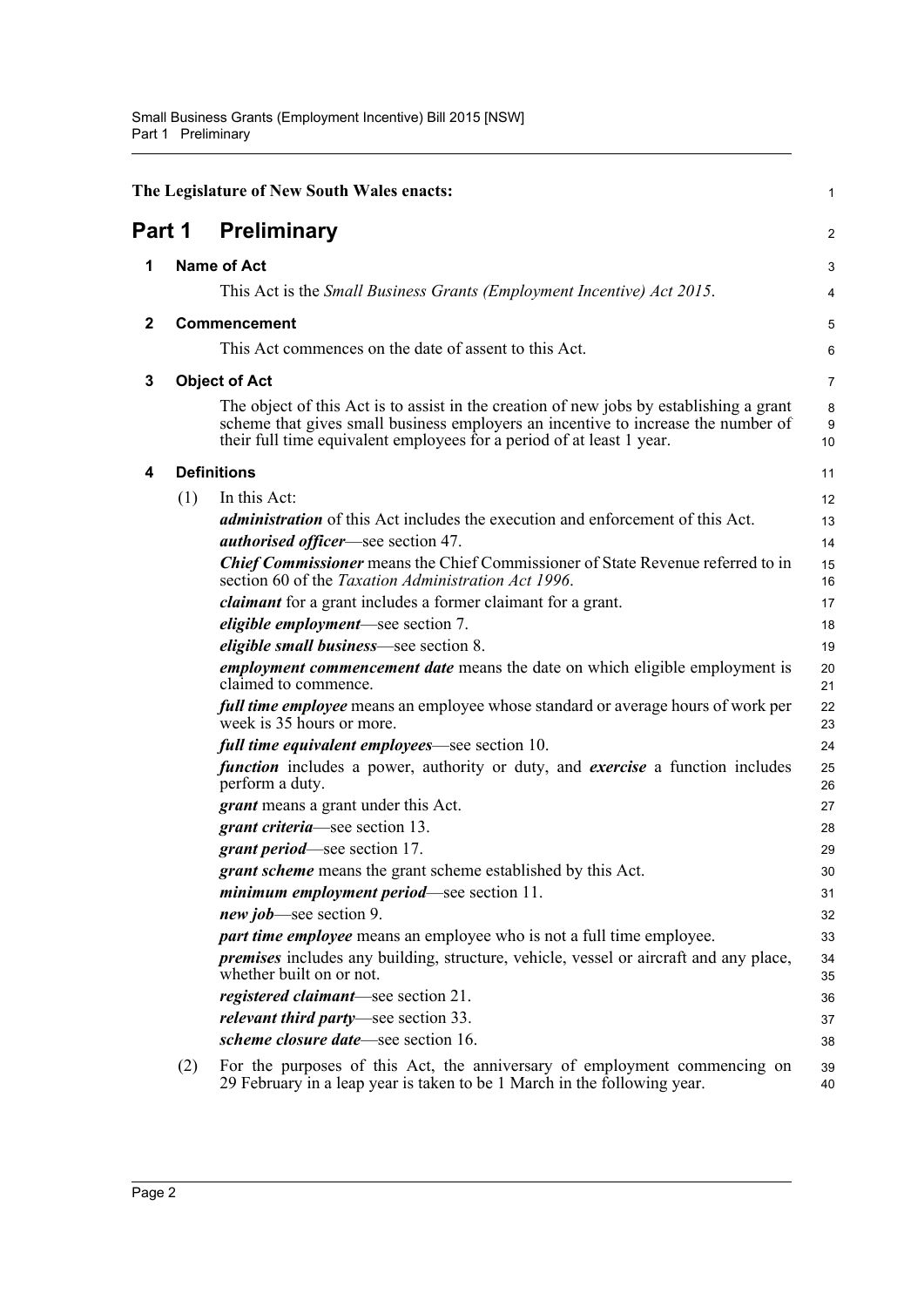- (3) More than one position may, for the purposes of this Act, be taken to be a single position in respect of which a grant may be paid. **Note.** For example, where a person is employed by a small business in a position and is then transferred to a different position. Those 2 positions may be treated as a single position for the purposes of determining whether the small business is eligible for a grant.
- (4) Notes included in this Act do not form part of this Act.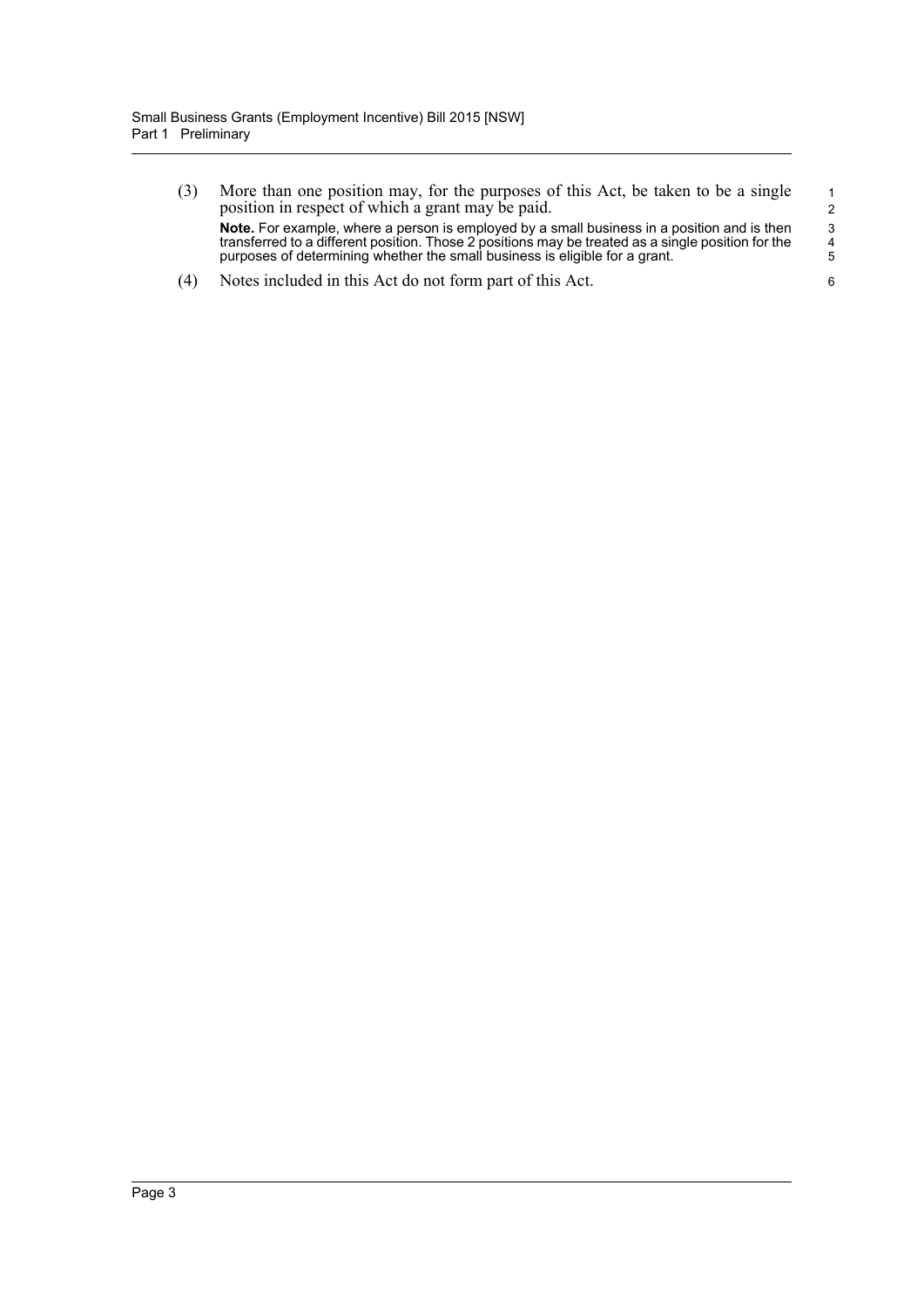<span id="page-11-5"></span><span id="page-11-4"></span><span id="page-11-3"></span><span id="page-11-2"></span><span id="page-11-1"></span><span id="page-11-0"></span>

| Part 2 |         |                     | <b>Grant scheme</b>                                                                                                                                                                                                                                                                                                                                                   | 1                          |
|--------|---------|---------------------|-----------------------------------------------------------------------------------------------------------------------------------------------------------------------------------------------------------------------------------------------------------------------------------------------------------------------------------------------------------------------|----------------------------|
| 5      |         | <b>Grant scheme</b> |                                                                                                                                                                                                                                                                                                                                                                       | $\overline{\mathbf{c}}$    |
|        |         |                     | There is established by this Act a grant scheme for small business employers who<br>employ people in new jobs on or after 1 July 2015.                                                                                                                                                                                                                                | 3<br>4                     |
| 6      |         |                     | <b>Entitlement to grant</b>                                                                                                                                                                                                                                                                                                                                           | 5                          |
|        | (1)     |                     | An employer is entitled to a grant under the grant scheme in respect of the<br>employment of a person if the employment is eligible employment.                                                                                                                                                                                                                       | 6<br>$\overline{7}$        |
|        | (2)     |                     | The entitlement to a grant is subject to the other provisions of this Act.                                                                                                                                                                                                                                                                                            | 8                          |
| 7      |         |                     | <b>Eligible employment</b>                                                                                                                                                                                                                                                                                                                                            | 9                          |
|        |         |                     | Employment is <i>eligible employment</i> if:                                                                                                                                                                                                                                                                                                                          | 10                         |
|        |         | (a)                 | the employer is an eligible small business, and                                                                                                                                                                                                                                                                                                                       | 11                         |
|        |         | (b)                 | a person is employed (as a full time employee or part time employee) in a<br>position that is a new job, and                                                                                                                                                                                                                                                          | 12<br>13                   |
|        |         | (c)                 | the employment commences on or after 1 July 2015 and before 1 July 2019,<br>and                                                                                                                                                                                                                                                                                       | 14<br>15                   |
|        |         | (d)                 | the employment is maintained for the minimum employment period, and                                                                                                                                                                                                                                                                                                   | 16                         |
|        |         | (e)                 | the services of the employee are performed wholly or mainly in New South<br>Wales, and                                                                                                                                                                                                                                                                                | 17<br>18                   |
|        |         | (f)                 | the employment satisfies any further criteria set out in the grant criteria, and                                                                                                                                                                                                                                                                                      | 19                         |
|        |         | (g)                 | the employment is not excluded from the grant scheme.                                                                                                                                                                                                                                                                                                                 | 20                         |
| 8      |         |                     | <b>Eligible small business</b>                                                                                                                                                                                                                                                                                                                                        | 21                         |
|        |         |                     | An employer is an <i>eligible small business</i> if:                                                                                                                                                                                                                                                                                                                  | 22                         |
|        |         | (a)                 | the employer has an Australian Business Number (ABN) within the meaning<br>of the A New Tax System (Australian Business Number) Act 1999 of the<br>Commonwealth, and                                                                                                                                                                                                  | 23<br>24<br>25             |
|        |         | (b)                 | the employer conducts a business for the whole of the grant period, and                                                                                                                                                                                                                                                                                               | 26                         |
|        |         | (c)                 | the employer (or if the employer is a member of a group within the meaning<br>of Part 5 of the <i>Payroll Tax Act 2007</i> —any employer within that group) is not<br>liable to pay payroll tax for a financial year (if any part of that financial year<br>falls within the grant period).                                                                           | 27<br>28<br>29<br>30       |
| 9      | New job |                     |                                                                                                                                                                                                                                                                                                                                                                       | 31                         |
|        | (1)     |                     | A position is a <i>new job</i> if the employment of a person in that position results in a<br>sustained increase in the employer's full time equivalent employees.                                                                                                                                                                                                    | 32<br>33                   |
|        | (2)     |                     | The employment of a person results in a sustained increase in an employer's full time<br>equivalent employees if the number of full time equivalent employees of the<br>employer on the first anniversary of the employment commencement date is higher<br>than the number of full time equivalent employees of the employer on that<br>employment commencement date. | 34<br>35<br>36<br>37<br>38 |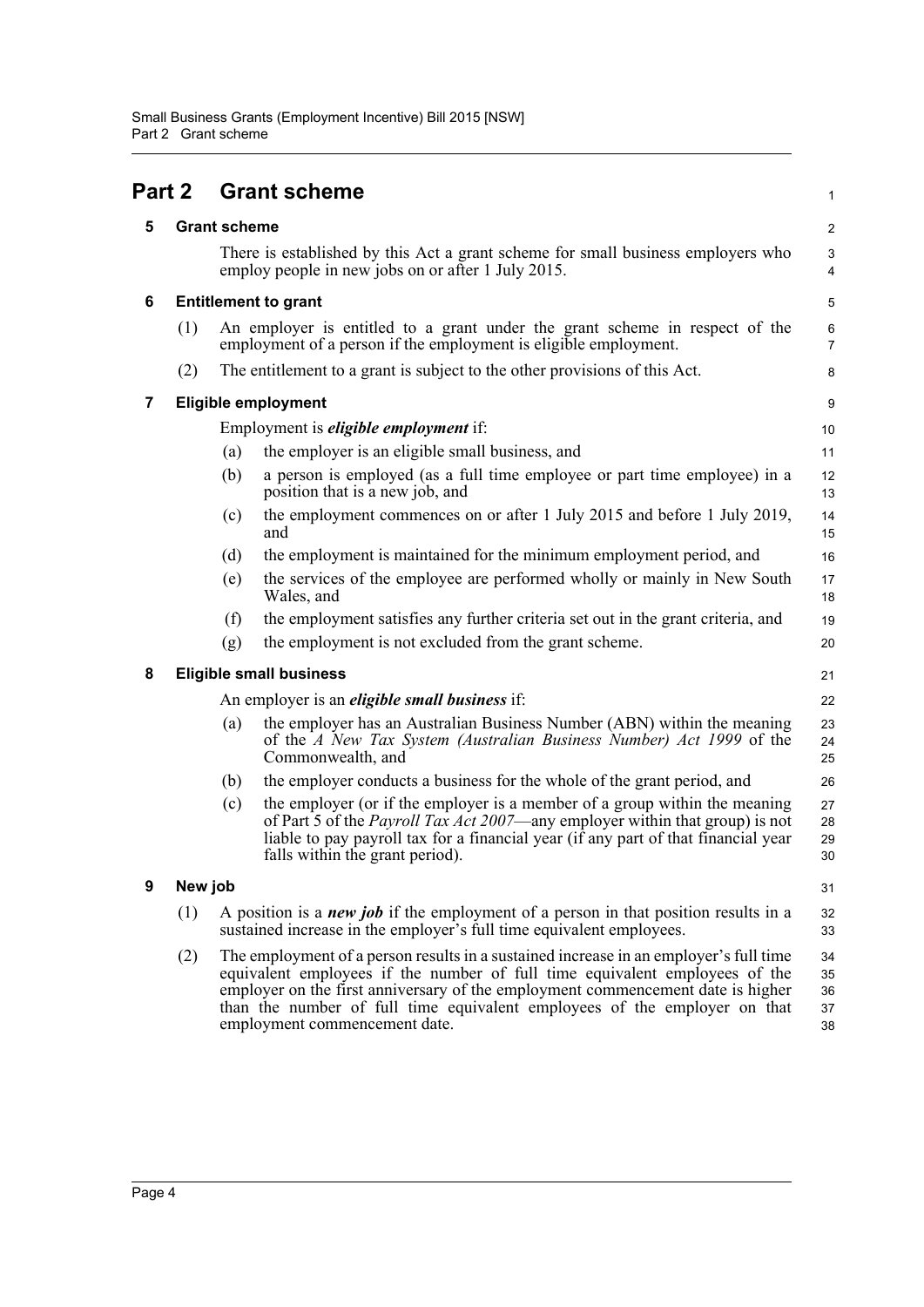<span id="page-12-2"></span><span id="page-12-1"></span><span id="page-12-0"></span>

| 10 |                                 | Calculation of number of full time equivalent employees                                                                                                                                                                                                                                                                       | $\mathbf{1}$                                |  |  |  |  |
|----|---------------------------------|-------------------------------------------------------------------------------------------------------------------------------------------------------------------------------------------------------------------------------------------------------------------------------------------------------------------------------|---------------------------------------------|--|--|--|--|
|    | (1)                             | The number of full time equivalent employees of an employer on a date is to be<br>calculated as follows:                                                                                                                                                                                                                      | $\overline{c}$<br>$\ensuremath{\mathsf{3}}$ |  |  |  |  |
|    |                                 | $F + A/B$                                                                                                                                                                                                                                                                                                                     |                                             |  |  |  |  |
|    |                                 | where:                                                                                                                                                                                                                                                                                                                        | 4                                           |  |  |  |  |
|    |                                 | $\bf{F}$ is the number of full time employees of the employer on the relevant date.                                                                                                                                                                                                                                           | 5                                           |  |  |  |  |
|    |                                 | A is the total number of hours worked in the employer's preceding pay period by all<br>part time employees of the employer employed on the relevant date.                                                                                                                                                                     | 6<br>$\overline{7}$                         |  |  |  |  |
|    |                                 | $\boldsymbol{B}$ is the average number of hours worked in the employer's preceding pay period by<br>all full time employees of the employer employed on the relevant date.                                                                                                                                                    | 8<br>9                                      |  |  |  |  |
|    | (2)                             | To calculate the number of full time equivalent employees of an employer on the date<br>eligible employment is claimed to have commenced, in connection with a claim for<br>a grant for that employment, the employee in respect of whom the grant is claimed<br>and the hours worked by that employee are to be disregarded. | 10<br>11<br>12<br>13                        |  |  |  |  |
|    | (3)                             | To calculate the average number of hours worked by full time employees of an<br>employer, overtime is to be excluded.                                                                                                                                                                                                         | 14<br>15                                    |  |  |  |  |
|    | (4)                             | In this section, the <i>preceding pay period</i> is the last pay period to end on or before the<br>date for which the calculation is being made.                                                                                                                                                                              | 16<br>17                                    |  |  |  |  |
| 11 | Minimum employment period<br>18 |                                                                                                                                                                                                                                                                                                                               |                                             |  |  |  |  |
|    | (1)                             | The <i>minimum employment period</i> is a period of 1 year starting on the employment<br>commencement date.                                                                                                                                                                                                                   | 19<br>20                                    |  |  |  |  |
|    | (2)                             | Employment is maintained for the minimum employment period if during the<br>minimum employment period there is always a person employed in the position in<br>respect of which the grant is claimed.                                                                                                                          | 21<br>22<br>23                              |  |  |  |  |
|    | (3)                             | For the purpose of determining whether employment is maintained for the minimum<br>employment period, a vacancy in a position is to be disregarded if the total number<br>of days vacant does not exceed 30 days.                                                                                                             | 24<br>25<br>26                              |  |  |  |  |
| 12 |                                 | Grant may be paid even if certain criteria not met                                                                                                                                                                                                                                                                            | 27                                          |  |  |  |  |
|    | (1)                             | A grant may be paid on a claim before a determination can be made as to whether<br>either or both of the following criteria ( <i>employment criteria</i> ) have been met:                                                                                                                                                     | 28<br>29                                    |  |  |  |  |
|    |                                 | the employment has resulted in a sustained increase in an employer's full time<br>(a)<br>equivalent employees.                                                                                                                                                                                                                | 30<br>31                                    |  |  |  |  |
|    |                                 | the employment has been maintained for the minimum employment period.<br>(b)                                                                                                                                                                                                                                                  | 32                                          |  |  |  |  |
|    | (2)                             | However, it is a condition of the payment of a grant in respect of any employment<br>that the employment criteria are met, subject to subsection $(3)$ .                                                                                                                                                                      | 33<br>34                                    |  |  |  |  |
|    | (3)                             | The Chief Commissioner may pay a grant claimed in respect of a grant period even<br>if either or both of the employment criteria are not met if the Chief Commissioner is<br>satisfied that the relevant criterion was not met because of circumstances beyond the<br>employer's control.                                     | 35<br>36<br>37<br>38                        |  |  |  |  |
|    | (4)                             | The Chief Commissioner may impose conditions on the payment of the grant in such<br>a case.                                                                                                                                                                                                                                   | 39<br>40                                    |  |  |  |  |
|    | (5)                             | In such a case, this Act applies as if the grant had been paid in respect of the<br>employment of a person in a new job for the minimum employment period.                                                                                                                                                                    | 41<br>42                                    |  |  |  |  |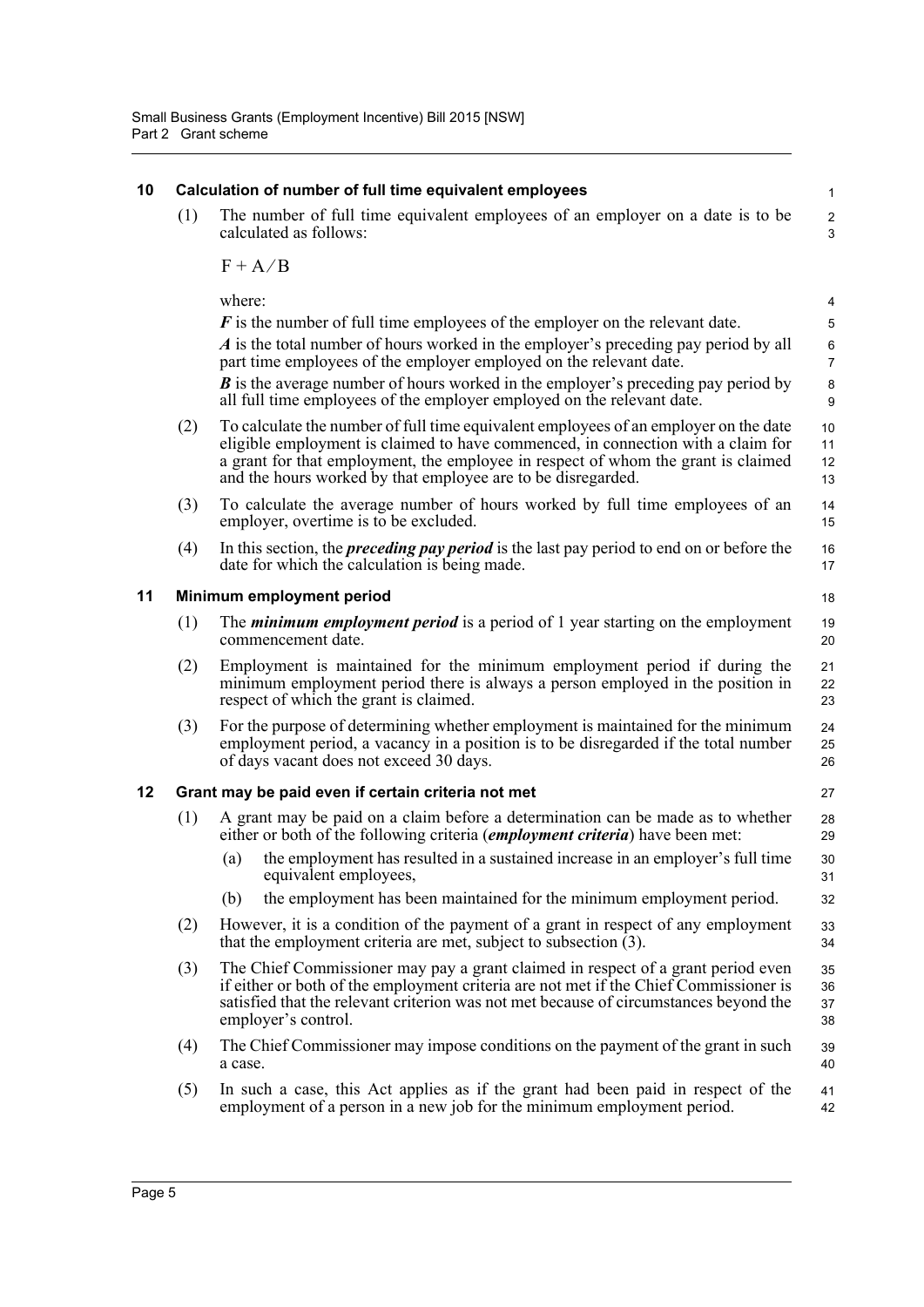<span id="page-13-1"></span><span id="page-13-0"></span>

|    | (6)                        |                       | A claimant is required to repay an amount paid by way of a grant if a condition<br>imposed by or under this section is contravened.                                                                                                                                                                                                                  | 1<br>$\overline{\mathbf{c}}$ |  |  |
|----|----------------------------|-----------------------|------------------------------------------------------------------------------------------------------------------------------------------------------------------------------------------------------------------------------------------------------------------------------------------------------------------------------------------------------|------------------------------|--|--|
| 13 |                            | <b>Grant criteria</b> |                                                                                                                                                                                                                                                                                                                                                      | 3                            |  |  |
|    | (1)                        |                       | The Minister may, by order published on the NSW legislation website, determine<br>further criteria for the payment of grants under this Act (the <i>grant criteria</i> ).<br>Note. Section 43 of the Interpretation Act 1987 provides that a power to make an order<br>includes a power to amend or repeal any order made in exercise of that power. | 4<br>5<br>6<br>7             |  |  |
|    | (2)                        |                       | Without limiting subsection (1), the grant criteria may provide for:                                                                                                                                                                                                                                                                                 | 8                            |  |  |
|    |                            | (a)                   | further criteria for eligibility for a grant, and                                                                                                                                                                                                                                                                                                    | 9                            |  |  |
|    |                            | (b)                   | any other matter that is required or permitted to be dealt with by the grant<br>criteria under this Act.                                                                                                                                                                                                                                             | 10<br>11                     |  |  |
|    | (3)                        |                       | The grant criteria may confer functions on the Chief Commissioner.                                                                                                                                                                                                                                                                                   | 12                           |  |  |
|    | (4)                        |                       | The grant criteria must not be inconsistent with this Act or the regulations.                                                                                                                                                                                                                                                                        | 13                           |  |  |
|    | (5)                        |                       | An amendment to the grant criteria may, if the amendment so provides, extend to<br>employment that commenced before the date of publication of the amendment on the<br>NSW legislation website.                                                                                                                                                      | 14<br>15<br>16               |  |  |
|    | (6)                        |                       | However, any such amendment does not affect an employer's eligibility for a grant<br>in respect of a grant period that started before the date of publication of the<br>amendment, except by agreement between the Chief Commissioner and the<br>employer concerned.                                                                                 | 17<br>18<br>19<br>20         |  |  |
|    | (7)                        |                       | Subsection (6) does not apply in respect of an amendment to the grant criteria to the<br>extent that it appoints a scheme closure date.                                                                                                                                                                                                              | 21<br>22                     |  |  |
| 14 | <b>Excluded employment</b> |                       |                                                                                                                                                                                                                                                                                                                                                      |                              |  |  |
|    | (1)                        |                       | The employment of a person by an employer is excluded from the grant scheme if:                                                                                                                                                                                                                                                                      | 24                           |  |  |
|    |                            | (a)                   | the person was employed by the employer at any time within the period of<br>12 months before it is claimed the eligible employment, or the employment of<br>the person in the position concerned, commenced, or                                                                                                                                      | 25<br>26<br>27               |  |  |
|    |                            | (b)                   | the employer (the <i>current employer</i> ) is a member of a group (within the<br>meaning of Part 5 of the <i>Payroll Tax Act 2007</i> ) and the person was employed<br>by another member of that group within 12 months before employment with<br>the current employer commenced, or                                                                | 28<br>29<br>30<br>31         |  |  |
|    |                            | (c)                   | the person's employment with the employer is a continuation of employment<br>with another employer within the meaning of subsection $(2)$ , or                                                                                                                                                                                                       | 32<br>33                     |  |  |
|    |                            | (d)                   | any wages paid or payable by the employer to the person are exempt wages<br>(within the meaning of the <i>Payroll Tax Act 2007</i> ), or                                                                                                                                                                                                             | 34<br>35                     |  |  |
|    |                            | (e)                   | the employer is entitled to a rebate of payroll tax paid in respect of any wages<br>paid or payable to the person under the <i>Payroll Tax Act 2007</i> , or                                                                                                                                                                                         | 36<br>37                     |  |  |
|    |                            | (f)                   | a rebate, subsidy, or other assistance is payable by the State to the employer in<br>respect of the employment of the person, or                                                                                                                                                                                                                     | 38<br>39                     |  |  |
|    |                            | (g)                   | the employer is taken to be the employer of the person under Division 7 of                                                                                                                                                                                                                                                                           | 40<br>41                     |  |  |
|    |                            |                       | Part 3 of the <i>Payroll Tax Act 2007</i> (which relates to contractors), or                                                                                                                                                                                                                                                                         |                              |  |  |
|    |                            | (h)                   | the employer is taken to be the employer of the person under Division 8 of<br>Part 3 of the <i>Payroll Tax Act 2007</i> (which relates to employment agents), or                                                                                                                                                                                     | 42<br>43                     |  |  |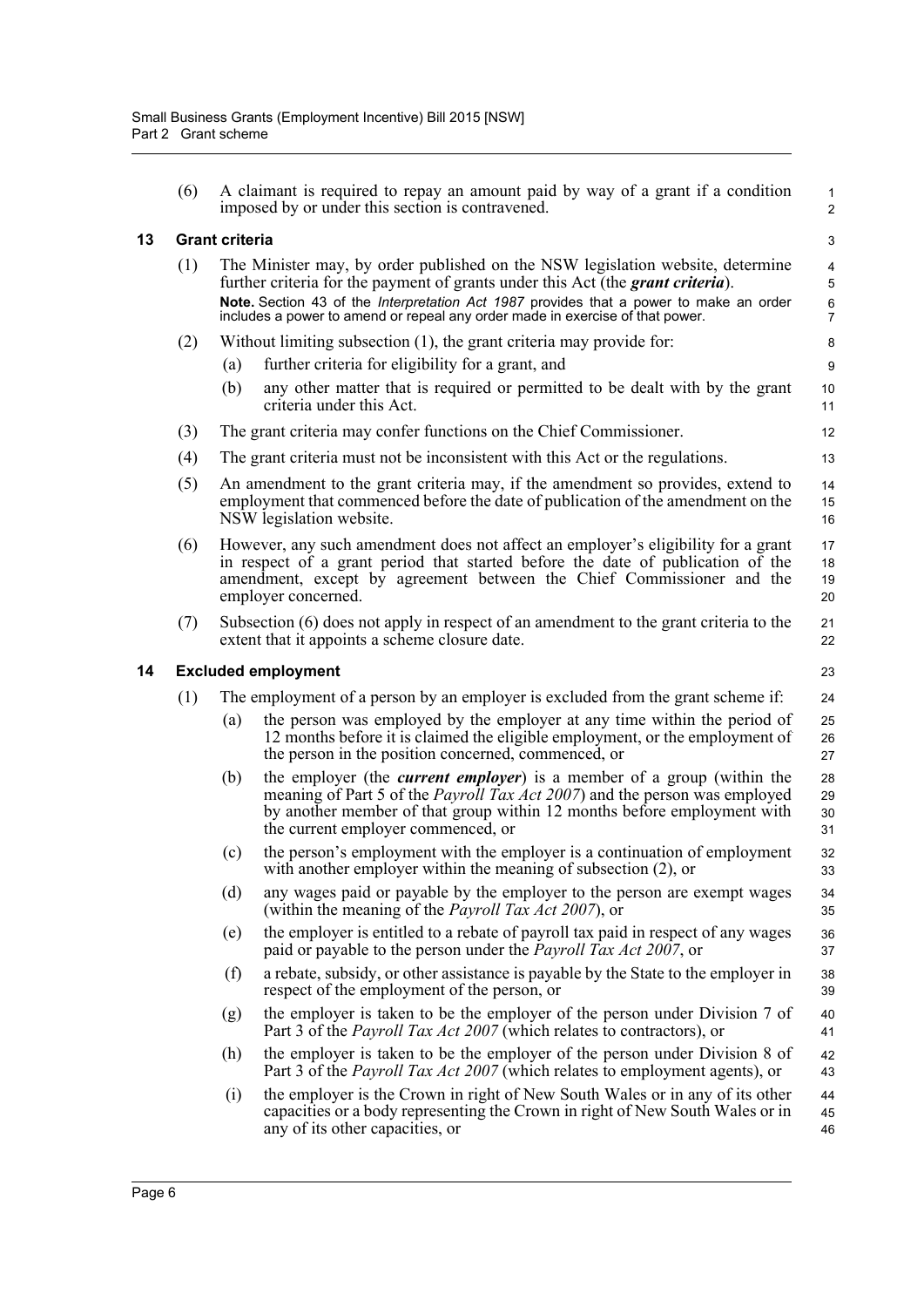<span id="page-14-1"></span><span id="page-14-0"></span>

|    |     | (j) | the employer is a public, local or municipal body or authority constituted<br>under a law of the Commonwealth or of a State or Territory.                                                                                                                                                                                           | 1<br>$\overline{c}$  |
|----|-----|-----|-------------------------------------------------------------------------------------------------------------------------------------------------------------------------------------------------------------------------------------------------------------------------------------------------------------------------------------|----------------------|
|    | (2) |     | A person's employment with an employer (the <i>new employer</i> ) is a continuation of<br>employment with another employer (the <i>previous employer</i> ) if:                                                                                                                                                                      | 3<br>4               |
|    |     | (a) | the person was, within 12 months before the date on which the person<br>commenced employment with the new employer, employed by the previous<br>employer in a business or undertaking, and                                                                                                                                          | 5<br>6<br>7          |
|    |     | (b) | that business or undertaking has been the subject of a merger with the business<br>or undertaking of the new employer or has been taken over or otherwise<br>acquired by the new employer.                                                                                                                                          | 8<br>9<br>10         |
|    | (3) |     | To avoid doubt, this section applies to the employment of any person in the position<br>for which the grant is claimed during the grant period.                                                                                                                                                                                     | 11<br>12             |
|    | (4) |     | Accordingly, if any person employed in the position during the grant period is a<br>person whose employment is excluded from the grant scheme, the employment is not<br>(and is taken never to have been) eligible employment.                                                                                                      | 13<br>14<br>15       |
|    | (5) |     | This section is subject to any exceptions provided for by the grant criteria.                                                                                                                                                                                                                                                       | 16                   |
|    | (6) |     | The grant criteria may specify other circumstances in which the employment of a<br>person is excluded from the grant scheme.                                                                                                                                                                                                        | 17<br>18             |
| 15 |     |     | <b>Grant for internally transferred employees</b>                                                                                                                                                                                                                                                                                   | 19                   |
|    | (1) |     | The employment of an internally transferred employee in a new job is not excluded<br>from the grant scheme, despite section $14(1)$ (b) and (c).                                                                                                                                                                                    | 20<br>21             |
|    | (2) |     | A person is an internally transferred employee if the person's employment is<br>transferred from one employer (the <i>former employer</i> ) to another employer (the <i>new</i><br><i>employer</i> ) and either or both of the following applies:                                                                                   | 22<br>23<br>24       |
|    |     | (a) | the former employer and the new employer are members of the same group<br>(within the meaning of Part 5 of the <i>Payroll Tax Act 2007</i> ),                                                                                                                                                                                       | 25<br>26             |
|    |     | (b) | the transfer occurs because the business or undertaking of the former employer<br>is merged with, or taken over or otherwise acquired by, the new employer.                                                                                                                                                                         | 27<br>28             |
|    | (3) |     | Accordingly, the new employer may claim a grant for the employment of the<br>internally transferred employee.                                                                                                                                                                                                                       | 29<br>30             |
|    | (4) |     | A grant is not payable to the new employer in respect of the employment of the<br>internally transferred employee unless the Chief Commissioner is satisfied that the<br>former employer would have been eligible for a grant in respect of the employment<br>of the employee if employment with the former employer had continued. | 31<br>32<br>33<br>34 |
|    | (5) |     | The Chief Commissioner may refuse to pay a grant to the new employer, or require<br>repayment of a grant already paid to the new employer, if:                                                                                                                                                                                      | 35<br>36             |
|    |     | (a) | the Chief Commissioner is of the opinion that the employee's employment<br>was transferred for the sole or dominant purpose of enabling a claim to be<br>made for the grant, or                                                                                                                                                     | 37<br>38<br>39       |
|    |     | (b) | the former employer had not applied for registration as a claimant in respect<br>of the employment of the employee before the transfer of employment.                                                                                                                                                                               | 40<br>41             |
| 16 |     |     | <b>Closure of grant scheme</b>                                                                                                                                                                                                                                                                                                      | 42                   |
|    | (1) |     | The grant criteria may appoint a date as the scheme closure date.                                                                                                                                                                                                                                                                   | 43                   |
|    | (2) |     | For the purposes of this Act, the <i>scheme closure date</i> is:                                                                                                                                                                                                                                                                    | 44                   |
|    |     | (a) | the date appointed by the grant criteria as the scheme closure date, or                                                                                                                                                                                                                                                             | 45                   |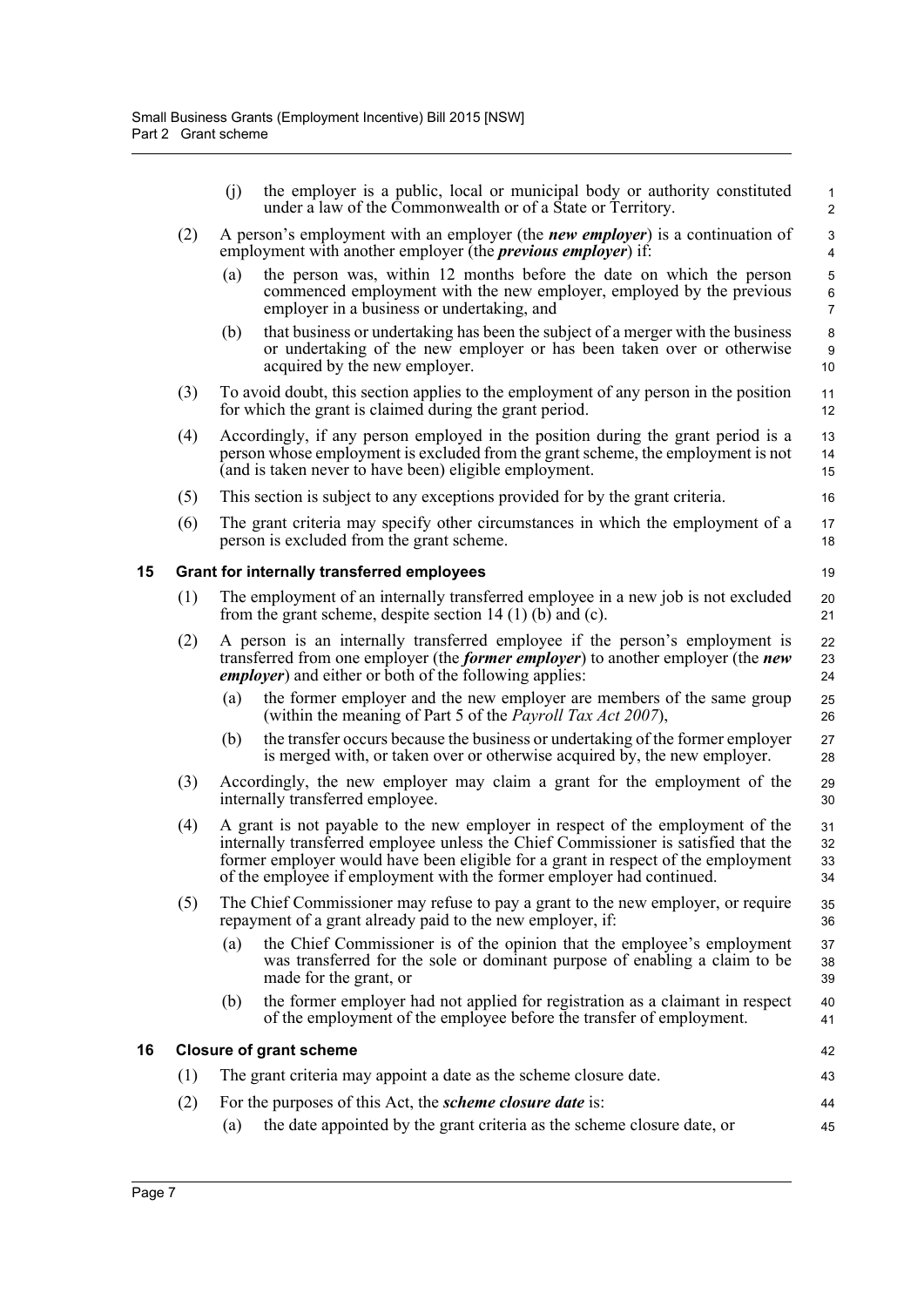- (b) if no date is appointed by the grant criteria as the scheme closure date, 30 June 2019.
- (3) An order appointing the scheme closure date must be published on the NSW legislation website no less than 30 days before the scheme closure date so appointed. **Note.** A person cannot apply to be registered as a grant claimant in respect of the employment of a person more than 3 months after the scheme closure date.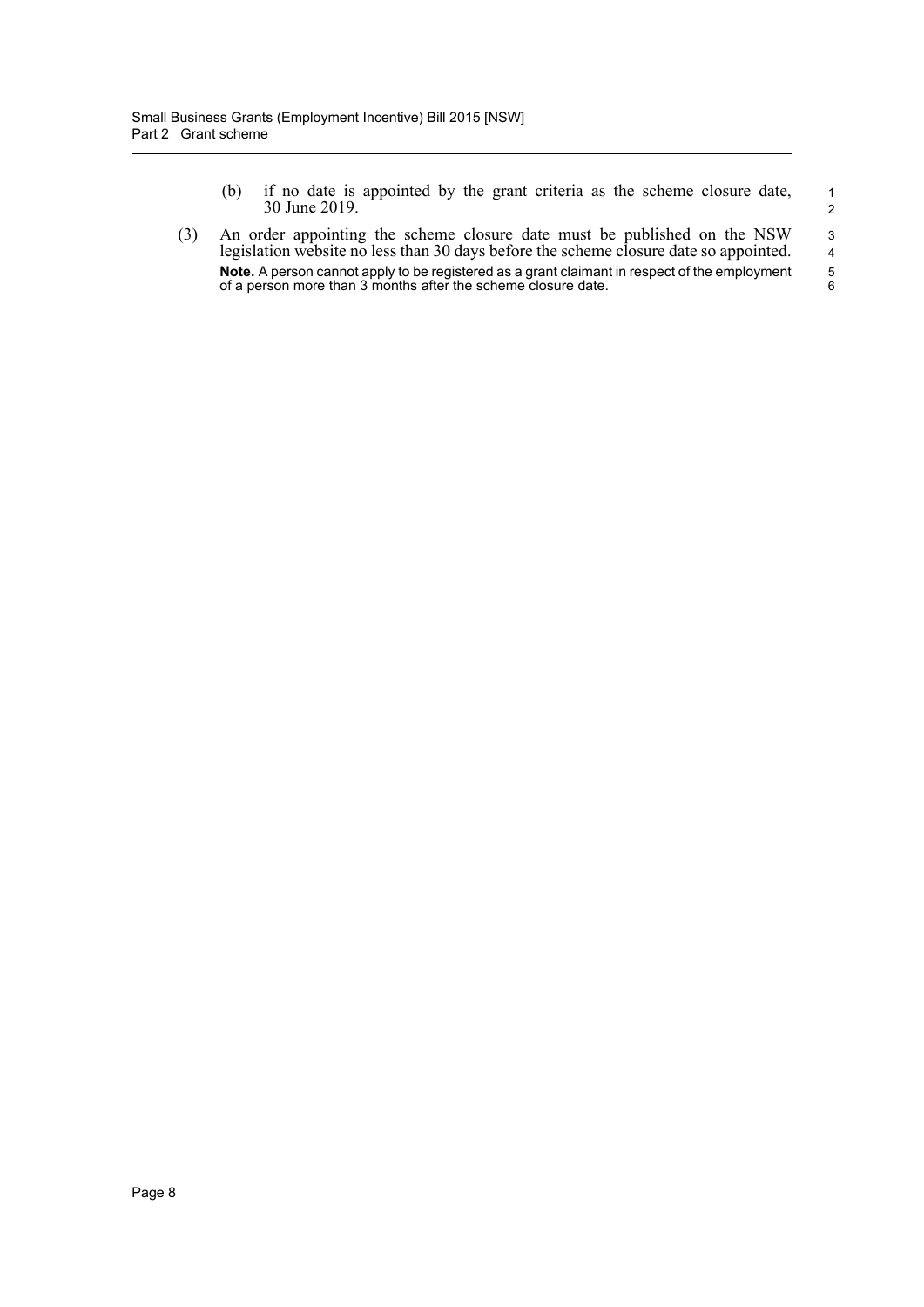<span id="page-16-3"></span><span id="page-16-2"></span><span id="page-16-1"></span><span id="page-16-0"></span>

| Part 3 |     | <b>Calculation of grant</b>                                                                                                                                                                                                                                                                                                         | 1                       |
|--------|-----|-------------------------------------------------------------------------------------------------------------------------------------------------------------------------------------------------------------------------------------------------------------------------------------------------------------------------------------|-------------------------|
| 17     |     | Period in respect of which grant can be claimed                                                                                                                                                                                                                                                                                     | $\overline{\mathbf{c}}$ |
|        | (1) | A grant in respect of eligible employment can be claimed for the grant period only.                                                                                                                                                                                                                                                 | 3                       |
|        | (2) | The <i>grant period</i> is the period commencing on the employment commencement date<br>and ending on the first anniversary of that date.                                                                                                                                                                                           | 4<br>5                  |
| 18     |     | Amount of grant                                                                                                                                                                                                                                                                                                                     | 6                       |
|        | (1) | The grant payable for the grant period is:                                                                                                                                                                                                                                                                                          | 7                       |
|        |     | the annual grant amount for a full time employee, or<br>(a)                                                                                                                                                                                                                                                                         | 8                       |
|        |     | the relevant proportion for a part time employee.<br>(b)                                                                                                                                                                                                                                                                            | 9                       |
|        | (2) | The <i>annual grant amount</i> for eligible employment is \$2,000.                                                                                                                                                                                                                                                                  | 10                      |
|        | (3) | The relevant proportion is the amount calculated as follows:                                                                                                                                                                                                                                                                        | 11                      |
|        |     | the annual grant amount $\times C/D$                                                                                                                                                                                                                                                                                                |                         |
|        |     | where:                                                                                                                                                                                                                                                                                                                              | 12                      |
|        |     | C is the number of hours worked by the employee in respect of which the grant is<br>claimed during the grant period.                                                                                                                                                                                                                | 13<br>14                |
|        |     | $\bm{D}$ is the average number of hours worked by all full time employees of the employer<br>during the grant period.                                                                                                                                                                                                               | 15<br>16                |
|        | (4) | The grant payable for the grant period is taken to be the grant payable for a part time<br>employee if:                                                                                                                                                                                                                             | 17<br>18                |
|        |     | a person is employed in the position in respect of which the grant is claimed<br>(a)<br>otherwise than as a full time employee at any time during the grant period, or                                                                                                                                                              | 19<br>20                |
|        |     | the position in respect of which the grant is claimed is vacant during the grant<br>(b)<br>period for a period exceeding 30 days and the grant is paid despite the vacancy.                                                                                                                                                         | 21<br>22                |
|        | (5) | To calculate the average number of hours worked by full time employees of an<br>employer, overtime is to be excluded.                                                                                                                                                                                                               |                         |
|        | (6) | An amount paid by way of a grant is not to exceed \$2,000.                                                                                                                                                                                                                                                                          | 25                      |
| 19     |     | <b>Compromise calculation</b>                                                                                                                                                                                                                                                                                                       | 26                      |
|        | (1) | In a difficult case, the Chief Commissioner may determine the number of full time<br>equivalent employees of an employer, or the grant payable to an employer, by any<br>method agreed between the claimant and the Chief Commissioner.                                                                                             | 27<br>28<br>29          |
|        | (2) | A difficult case is any case in which the Chief Commissioner and a claimant agree<br>that it is difficult or impracticable for the relevant determination to be made as<br>otherwise provided by this Act without undue delay or expense (whether because of<br>the complexity or uncertainty of the case or for any other reason). | 30<br>31<br>32<br>33    |
|        | (3) | The Chief Commissioner cannot vary or reverse a decision to pay a grant in<br>accordance with a determination made under this section except:                                                                                                                                                                                       | 34<br>35                |
|        |     | with the agreement of the claimant, or<br>(a)                                                                                                                                                                                                                                                                                       | 36                      |
|        |     | in a case where the decision was procured by fraud or there was a deliberate<br>(b)<br>failure to disclose material information.                                                                                                                                                                                                    | 37<br>38                |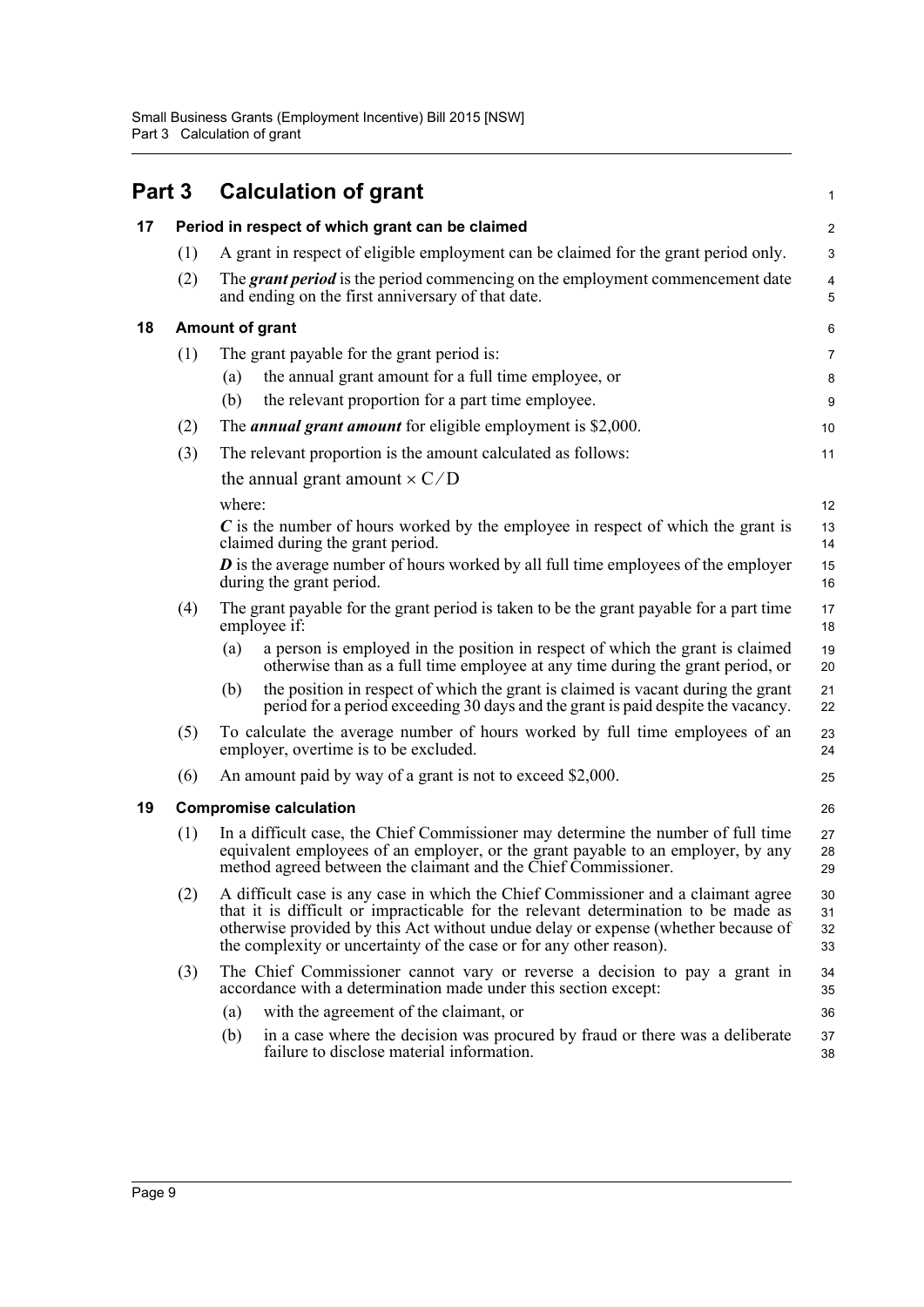<span id="page-17-8"></span><span id="page-17-7"></span><span id="page-17-6"></span><span id="page-17-5"></span><span id="page-17-4"></span><span id="page-17-3"></span><span id="page-17-2"></span><span id="page-17-1"></span><span id="page-17-0"></span>

|    | Part 4            |           | <b>Payment of grant</b>                                                                                                                                                                         | 1              |
|----|-------------------|-----------|-------------------------------------------------------------------------------------------------------------------------------------------------------------------------------------------------|----------------|
|    | <b>Division 1</b> |           | <b>Registration and claim for grant</b>                                                                                                                                                         | $\overline{c}$ |
| 20 |                   |           | Grant to be paid only to registered claimants                                                                                                                                                   | 3              |
|    |                   |           | A grant may be claimed in respect of eligible employment only if the employer is a<br>registered claimant in respect of the employment concerned.                                               | 4<br>5         |
| 21 |                   |           | <b>Chief Commissioner to register claimants</b>                                                                                                                                                 | 6              |
|    | (1)               |           | The Chief Commissioner may register an employer as a claimant in respect of the<br>employment of a person in a specified position.                                                              | 7<br>8         |
|    | (2)               | claimant. | A registered claimant is an employer registered by the Chief Commissioner as a                                                                                                                  | 9<br>10        |
| 22 |                   |           | Application for registration as claimant                                                                                                                                                        | 11             |
|    | (1)               |           | An employer may apply to the Chief Commissioner for registration as a claimant in<br>respect of the employment of a person in a specified position.                                             | 12<br>13       |
|    | (2)               |           | The application must:                                                                                                                                                                           | 14             |
|    |                   | (a)       | be made in a form approved by the Chief Commissioner, and                                                                                                                                       | 15             |
|    |                   | (b)       | contain or be accompanied by the information specified in the form.                                                                                                                             | 16             |
|    | (3)               |           | An application can be made only by an employer who is an eligible small business.                                                                                                               | 17             |
|    | (4)               |           | An application must be made within 60 days after the relevant employment<br>commencement date or within such further period as the Chief Commissioner may<br>allow in respect of the employer.  | 18<br>19<br>20 |
| 23 |                   |           | <b>Closure of registrations</b>                                                                                                                                                                 | 21             |
|    |                   |           | The Chief Commissioner is not to register an employer as a claimant in respect of the<br>employment of a person if the application is made more than 3 months after the<br>scheme closure date. | 22<br>23<br>24 |
| 24 |                   |           | Claim required at the end of grant period                                                                                                                                                       | 25             |
|    | (1)               |           | A grant may be paid to a registered claimant in respect of a grant period only if the<br>grant is claimed in accordance with this section.                                                      | 26<br>27       |
|    | (2)               |           | An employer who is a registered claimant may claim the grant payable for a grant<br>period at the end of that period.                                                                           | 28<br>29       |
|    | (3)               |           | The claim must be made no later than 60 days after the end of the grant period<br>concerned or within such further period as the Chief Commissioner may allow in<br>respect of the employer.    | 30<br>31<br>32 |
|    | (4)               |           | A claim must:                                                                                                                                                                                   | 33             |
|    |                   | (a)       | be made to the Chief Commissioner, and                                                                                                                                                          | 34             |
|    |                   | (b)       | be made in a form approved by the Chief Commissioner, and                                                                                                                                       | 35             |
|    |                   | (c)       | contain or be accompanied by the information specified in the form.                                                                                                                             | 36             |
|    | <b>Division 2</b> |           | Decision with respect to claim                                                                                                                                                                  | 37             |
| 25 |                   |           | <b>Chief Commissioner to decide claim</b>                                                                                                                                                       | 38             |
|    |                   |           | The Chief Commissioner is to decide whether a grant is payable in respect of a claim<br>and the amount of the grant payable.                                                                    | 39<br>40       |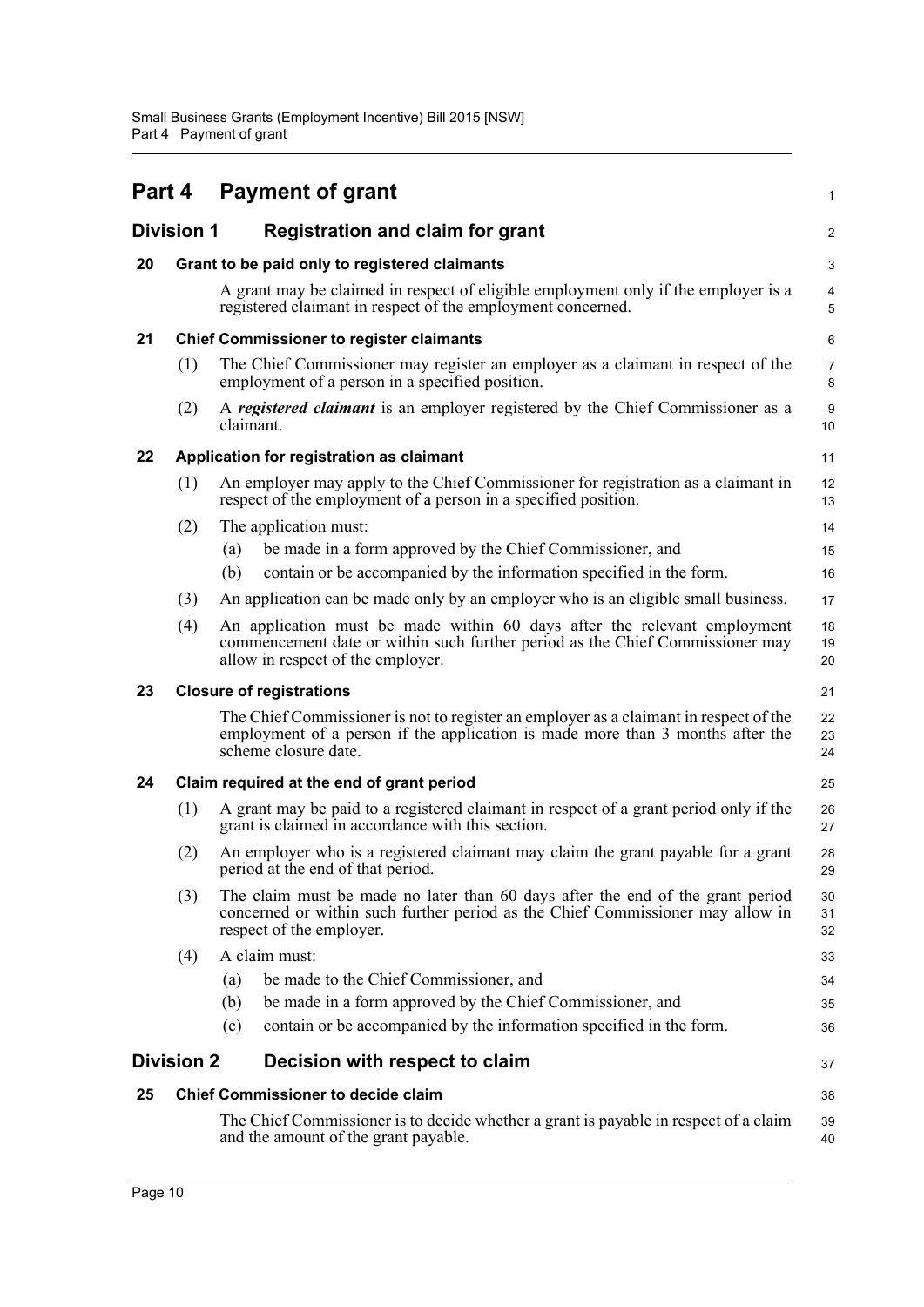#### <span id="page-18-0"></span>**26 Discretion to refuse contrived claim**

<span id="page-18-4"></span><span id="page-18-3"></span><span id="page-18-2"></span><span id="page-18-1"></span>

| 26 |     | Discretion to refuse contrived claim                                                                                                                                                                                                                                                                                         | $\mathbf{1}$                                                                          |
|----|-----|------------------------------------------------------------------------------------------------------------------------------------------------------------------------------------------------------------------------------------------------------------------------------------------------------------------------------|---------------------------------------------------------------------------------------|
|    | (1) | The Chief Commissioner may refuse to pay a grant, or require repayment of a grant<br>already paid, if the Chief Commissioner is of the opinion that a claimed increase in<br>the number of full time equivalent employees of an employer is contrived for the<br>purpose of claiming a grant under the grant scheme.         | $\overline{c}$<br>$\ensuremath{\mathsf{3}}$<br>$\overline{\mathbf{4}}$<br>$\mathbf 5$ |
|    | (2) | Without limiting subsection (1), the following is evidence that an increase in the<br>number of full time equivalent employees is contrived:                                                                                                                                                                                 | 6<br>$\overline{7}$                                                                   |
|    |     | the fact that the number of full time equivalent employees of an employer at<br>(a)<br>any time during the period of $\hat{3}$ months before the employment<br>commencement date is higher than the number of full time equivalent<br>employees of the employer on the employment commencement date,                         | 8<br>$\boldsymbol{9}$<br>10<br>11                                                     |
|    |     | the fact that the number of full time equivalent employees of an employer is,<br>(b)<br>for a period exceeding 30 days during a year of employment for which a grant<br>is claimed, lower than the number of full time equivalent employees of the<br>employer on the first anniversary of the employment commencement date. | 12<br>13<br>14<br>15                                                                  |
| 27 |     | Discretion to refuse grant for failure to disclose information                                                                                                                                                                                                                                                               | 16                                                                                    |
|    |     | The Chief Commissioner may refuse to pay a grant, or require repayment of a grant<br>already paid, if the Chief Commissioner is of the opinion that an employer has failed<br>to disclose material information.                                                                                                              | 17<br>18<br>19                                                                        |
| 28 |     | <b>Payment of grant</b>                                                                                                                                                                                                                                                                                                      | 20                                                                                    |
|    | (1) | A grant is to be paid:                                                                                                                                                                                                                                                                                                       | 21                                                                                    |
|    |     | to the claimant, or<br>(a)                                                                                                                                                                                                                                                                                                   | 22                                                                                    |
|    |     | to some other person to whom the claimant directs in writing that the grant be<br>(b)<br>paid.                                                                                                                                                                                                                               | 23<br>24                                                                              |
|    | (2) | A grant may be paid by electronic funds transfer or in any other way the Chief<br>Commissioner thinks appropriate.                                                                                                                                                                                                           | 25<br>26                                                                              |
| 29 |     | <b>Power to correct decision</b>                                                                                                                                                                                                                                                                                             | 27                                                                                    |
|    | (1) | If the Chief Commissioner decides a claim, and is later satisfied (independently of an<br>objection under this Act) that the decision is incorrect, the Chief Commissioner may<br>vary or reverse the decision.                                                                                                              | 28<br>29<br>30                                                                        |
|    | (2) | A decision cannot be varied or reversed under this section more than 5 years after it<br>was made.                                                                                                                                                                                                                           | 31<br>32                                                                              |
|    | (3) | The 5-year time limit on varying or reversing a decision does not apply to a decision<br>that was made on the basis of false or misleading information provided by a claimant<br>or by a person on behalf of the claimant.                                                                                                   | 33<br>34<br>35                                                                        |
| 30 |     | <b>Notification of decision</b>                                                                                                                                                                                                                                                                                              | 36                                                                                    |
|    | (1) | The Chief Commissioner must give a claimant notice of a decision to grant or refuse<br>a claim or vary or reverse an earlier decision on a claim.                                                                                                                                                                            | 37<br>38                                                                              |
|    | (2) | Notice of a decision to refuse a claim, or vary or reverse an earlier decision on a<br>claim, must include the reasons for the decision.                                                                                                                                                                                     | 39<br>40                                                                              |
|    | (3) | Notice of a decision to grant a claim must include notice of any decision to apply the<br>amount of the grant towards a liability for tax.                                                                                                                                                                                   | 41<br>42                                                                              |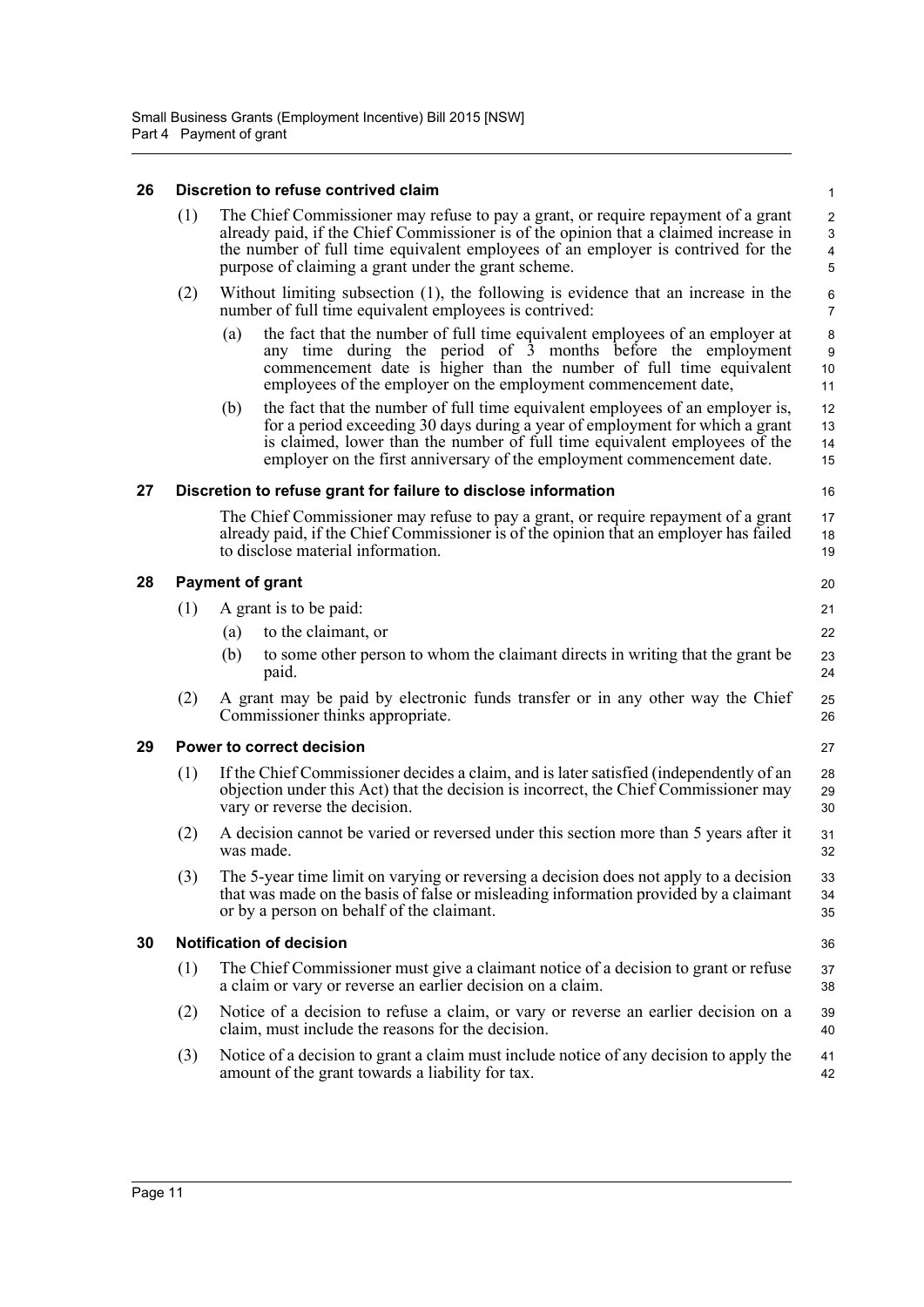<span id="page-19-3"></span><span id="page-19-2"></span><span id="page-19-1"></span><span id="page-19-0"></span>

| Part 5 |     | <b>Repayment of grant</b>                                                                                                                                                                                                                                                                                                  | 1                    |  |  |  |
|--------|-----|----------------------------------------------------------------------------------------------------------------------------------------------------------------------------------------------------------------------------------------------------------------------------------------------------------------------------|----------------------|--|--|--|
| 31     |     | Power to require repayment from claimant                                                                                                                                                                                                                                                                                   | $\overline{c}$       |  |  |  |
|        | (1) | The Chief Commissioner may, by written notice, require a claimant for a grant to<br>repay to the Chief Commissioner an amount paid by way of grant on a claim if:                                                                                                                                                          | 3<br>4               |  |  |  |
|        |     | the amount was paid in error, or<br>(a)                                                                                                                                                                                                                                                                                    | $\overline{5}$       |  |  |  |
|        |     | the Chief Commissioner varies or reverses the decision under which the<br>(b)<br>amount was paid for any other reason, or                                                                                                                                                                                                  | 6<br>$\overline{7}$  |  |  |  |
|        |     | the claimant is or can be required by or under this Act to repay the amount<br>(c)<br>paid.                                                                                                                                                                                                                                | 8<br>9               |  |  |  |
|        | (2) | The Chief Commissioner may, by written notice, require the claimant to pay a<br>penalty determined by the Chief Commissioner if the amount paid by way of grant<br>was paid as a result of the claimant's dishonesty.                                                                                                      | 10<br>11<br>12       |  |  |  |
|        | (3) | The penalty is not to exceed the amount the claimant is required to repay.                                                                                                                                                                                                                                                 | 13                   |  |  |  |
|        | (4) | A claimant for a grant is liable to pay to the Chief Commissioner an amount the Chief<br>Commissioner requires the claimant to pay under this section.                                                                                                                                                                     | 14<br>15             |  |  |  |
|        | (5) | The Chief Commissioner may recover the amount payable as a debt due to the<br>Crown.                                                                                                                                                                                                                                       | 16<br>17             |  |  |  |
|        | (6) | The Chief Commissioner may, by written notice, require a claimant to pay interest<br>on the amount required to be paid to the Chief Commissioner under this section if the<br>claimant fails to pay the amount in accordance with the requirements specified by the<br>Chief Commissioner in the notice requiring payment. | 18<br>19<br>20<br>21 |  |  |  |
|        | (7) | Interest is to be charged in the manner applicable to tax defaults under the <i>Taxation</i><br>Administration Act 1996.                                                                                                                                                                                                   | 22<br>23             |  |  |  |
| 32     |     | Power to require repayment from non-claimant                                                                                                                                                                                                                                                                               | 24                   |  |  |  |
|        | (1) | If an amount is paid in error on a claim for a grant to a person who is not the claimant,<br>the Chief Commissioner may, by written notice, require the person to repay the<br>amount to the Chief Commissioner.                                                                                                           | 25<br>26<br>27       |  |  |  |
|        | (2) | The person is liable to pay to the Chief Commissioner an amount the Chief<br>Commissioner requires the person to pay under this section.                                                                                                                                                                                   | 28<br>29             |  |  |  |
|        | (3) | The Chief Commissioner may recover the amount payable as a debt due to the<br>Crown.                                                                                                                                                                                                                                       | 30<br>31             |  |  |  |
|        | (4) | The Chief Commissioner may, by written notice, require a person to pay interest on<br>the amount required to be paid to the Chief Commissioner under this section if the<br>person fails to pay the amount in accordance with the requirements specified by the<br>Chief Commissioner in the notice requiring payment.     | 32<br>33<br>34<br>35 |  |  |  |
|        | (5) | Interest is to be charged in the manner applicable to tax defaults under the <i>Taxation</i><br>Administration Act 1996.                                                                                                                                                                                                   | 36<br>37             |  |  |  |
| 33     |     | <b>Recovery from third parties</b><br>38                                                                                                                                                                                                                                                                                   |                      |  |  |  |
|        | (1) | The Chief Commissioner may, by written notice, require a relevant third party to pay<br>an unpaid amount that a grant recipient is liable to pay to the Chief Commissioner<br>under this Part.                                                                                                                             | 39<br>40<br>41       |  |  |  |
|        | (2) | Each of the following persons is a <i>relevant third party</i> :                                                                                                                                                                                                                                                           | 42                   |  |  |  |
|        |     | a person who owes money to the grant recipient or may subsequently owe<br>(a)<br>money to the grant recipient,                                                                                                                                                                                                             | 43<br>44             |  |  |  |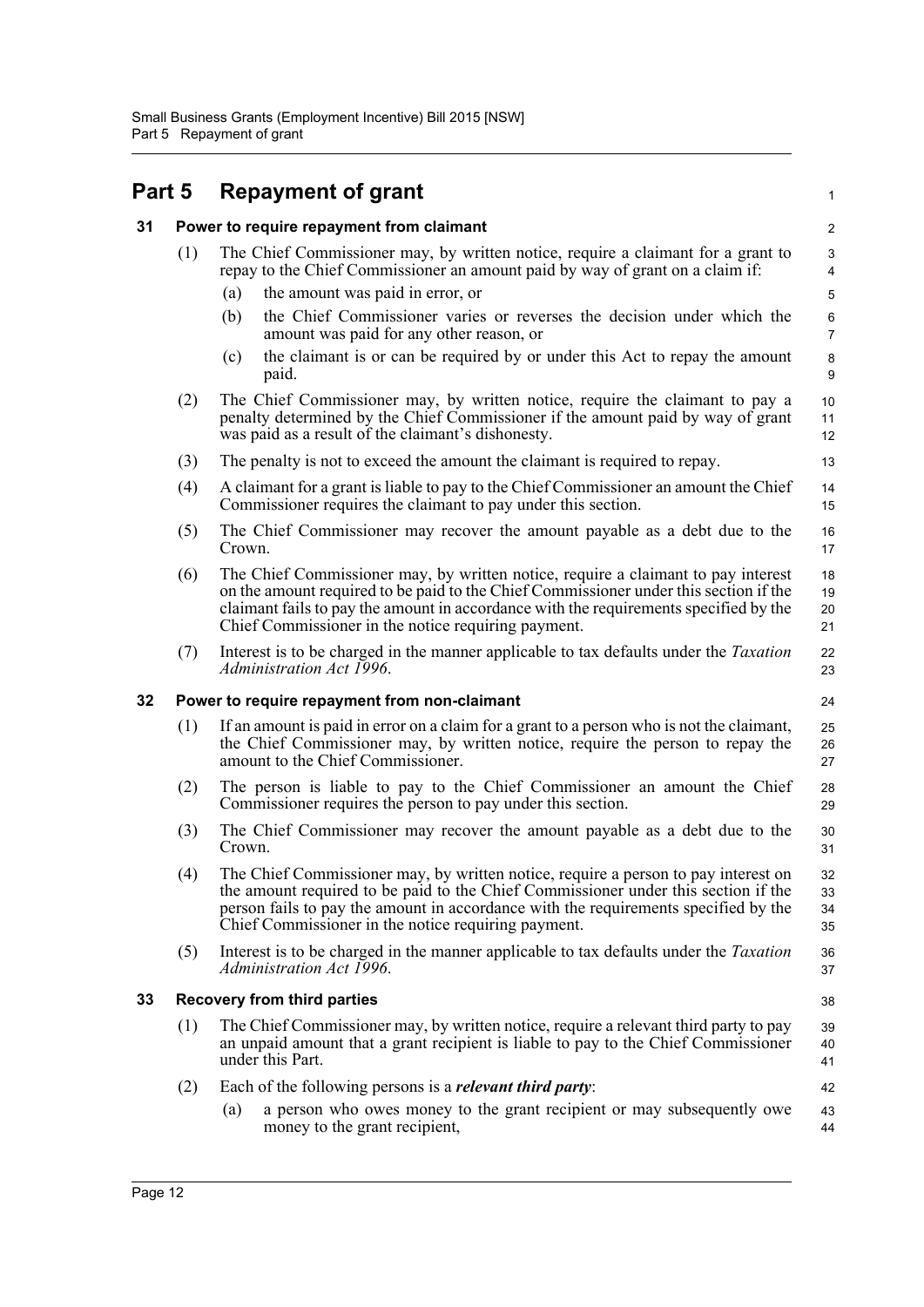|    |     | (b) | a person who holds or may subsequently hold money for or on account of the<br>grant recipient,                                                                                                                                                                                                                   | $\mathbf{1}$<br>$\overline{2}$              |
|----|-----|-----|------------------------------------------------------------------------------------------------------------------------------------------------------------------------------------------------------------------------------------------------------------------------------------------------------------------|---------------------------------------------|
|    |     | (c) | a person who holds or may subsequently hold money on account of some other<br>person for payment to the grant recipient,                                                                                                                                                                                         | $\ensuremath{\mathsf{3}}$<br>$\overline{4}$ |
|    |     | (d) | a person having authority from some other person to pay money to the grant<br>recipient.                                                                                                                                                                                                                         | $\sqrt{5}$<br>6                             |
|    | (3) |     | A copy of the notice must be served on the grant recipient.                                                                                                                                                                                                                                                      | $\overline{7}$                              |
|    | (4) |     | The amount of money required to be paid to the Chief Commissioner is:                                                                                                                                                                                                                                            | 8                                           |
|    |     | (a) | if the amount of money so owing, held or authorised to be paid does not exceed<br>the amount payable by the grant recipient to the Chief Commissioner—all the<br>money, or                                                                                                                                       | $\boldsymbol{9}$<br>10<br>11                |
|    |     | (b) | if the amount of money exceeds the amount payable—sufficient money to pay<br>the amount payable.                                                                                                                                                                                                                 | 12<br>13                                    |
|    | (5) |     | The money must be paid to the Chief Commissioner on receipt of the notice, or when<br>the money is held by the person and becomes due to the grant recipient, or by the end<br>of such period (if any) as may be specified by the Chief Commissioner in the notice<br>requiring payment, whichever is the later. | 14<br>15<br>16<br>17                        |
|    | (6) |     | A person subject to a requirement of the Chief Commissioner under this section must<br>comply with the requirement.                                                                                                                                                                                              | 18<br>19                                    |
|    |     |     | Maximum penalty: 100 penalty units.                                                                                                                                                                                                                                                                              | 20                                          |
|    | (7) |     | A person who makes a payment in accordance with this section is taken to be acting<br>under the authority of the grant recipient and of all other persons concerned and is<br>indemnified by this section in respect of the payment.                                                                             | 21<br>22<br>23                              |
|    | (8) |     | If, after a person is given a notice under this section by the Chief Commissioner, the<br>whole or a part of the amount is paid by another person, the Chief Commissioner<br>must promptly notify the person to whom the notice is given of the payment and the<br>notice is taken to be amended accordingly.    | 24<br>25<br>26<br>27                        |
|    | (9) |     | In this section:                                                                                                                                                                                                                                                                                                 | 28                                          |
|    |     |     | grant recipient means a claimant for a grant or any other person to whom an amount<br>is paid by way of a grant under this Act.                                                                                                                                                                                  | 29<br>30                                    |
| 34 |     |     | <b>Payment by instalments</b>                                                                                                                                                                                                                                                                                    | 31                                          |
|    | (1) |     | The Chief Commissioner may enter into an arrangement for payment by instalments<br>of an outstanding amount that a person is liable to pay under this Part.                                                                                                                                                      | 32<br>33                                    |
|    | (2) |     | The arrangement may include provision for the payment of interest at the rate<br>applicable to tax defaults under the Taxation Administration Act 1996.                                                                                                                                                          | 34<br>35                                    |
| 35 |     |     | <b>Write off of liabilities</b>                                                                                                                                                                                                                                                                                  | 36                                          |
|    |     |     | The Chief Commissioner may write off the whole or part of a liability outstanding<br>under this Part if satisfied that action, or further action, to recover the amount<br>outstanding is impracticable or unwarranted.                                                                                          | 37<br>38<br>39                              |
| 36 |     |     | <b>Remission of amounts payable</b>                                                                                                                                                                                                                                                                              | 40                                          |
|    | (1) |     | The Chief Commissioner may remit, in whole or in part, any amount a person is<br>required to pay under this Part.                                                                                                                                                                                                | 41<br>42                                    |
|    | (2) |     | An amount remitted is taken to have been paid.                                                                                                                                                                                                                                                                   | 43                                          |
|    |     |     |                                                                                                                                                                                                                                                                                                                  |                                             |

<span id="page-20-2"></span><span id="page-20-1"></span><span id="page-20-0"></span>**35 Write off of liabilities**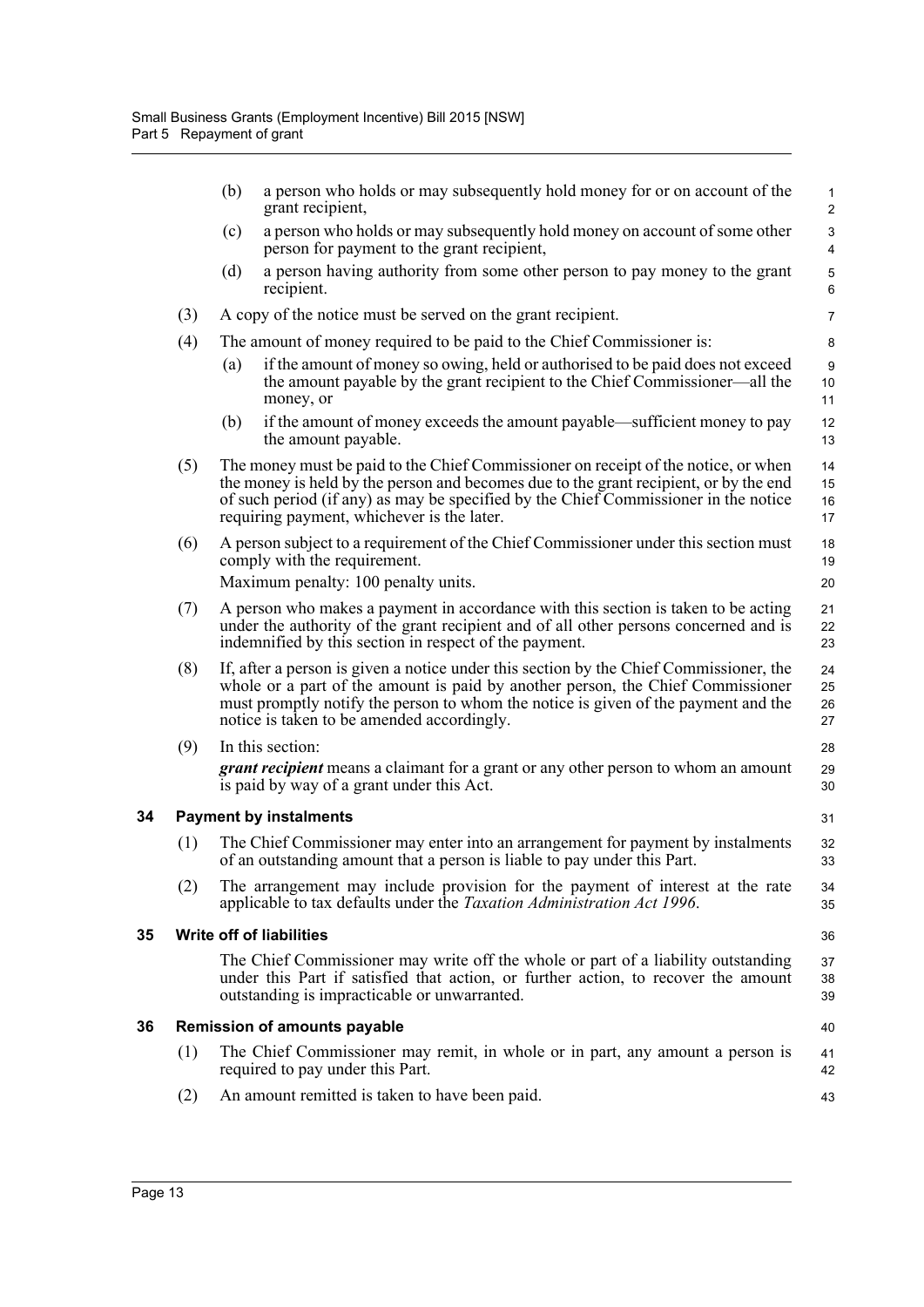<span id="page-21-6"></span><span id="page-21-5"></span><span id="page-21-4"></span><span id="page-21-3"></span><span id="page-21-2"></span><span id="page-21-1"></span><span id="page-21-0"></span>

| Part 6            |     |                   | <b>Objections and reviews</b>                                                                                                                                                                                                                                                                          | 1                       |
|-------------------|-----|-------------------|--------------------------------------------------------------------------------------------------------------------------------------------------------------------------------------------------------------------------------------------------------------------------------------------------------|-------------------------|
| <b>Division 1</b> |     |                   | <b>Objections</b>                                                                                                                                                                                                                                                                                      | $\overline{\mathbf{c}}$ |
| 37                |     | <b>Objections</b> |                                                                                                                                                                                                                                                                                                        |                         |
|                   | (1) |                   | A claimant for a grant who is dissatisfied with any of the following decisions of the<br>Chief Commissioner may lodge a written objection to the decision with the Chief<br>Commissioner:                                                                                                              | 3<br>4<br>5<br>6        |
|                   |     | (a)               | a decision on the person's claim for a grant (including a decision to vary or<br>reverse an earlier decision made independently of an objection under this Act),                                                                                                                                       | 7<br>8                  |
|                   |     | (b)               | a decision to require the person to repay an amount paid by way of grant under<br>this Act,                                                                                                                                                                                                            | 9<br>10                 |
|                   |     | (c)               | a decision to require the person to pay a penalty under this Act,                                                                                                                                                                                                                                      | 11                      |
|                   |     | (d)               | a decision to require the person to pay interest on an amount unpaid under this<br>Act.                                                                                                                                                                                                                | 12<br>13                |
|                   | (2) |                   | A person (other than a claimant for a grant) who is dissatisfied with any of the<br>following decisions of the Chief Commissioner may lodge a written objection to the<br>decision with the Chief Commissioner:                                                                                        | 14<br>15<br>16          |
|                   |     | (a)               | a decision to require the person to repay an amount paid by way of grant under<br>this Act (made on the basis that the amount was paid in error),                                                                                                                                                      | 17<br>18                |
|                   |     | (b)               | a decision to require the person to pay interest on an amount unpaid under this<br>Act.                                                                                                                                                                                                                | 19<br>20                |
|                   | (3) |                   | A person who is dissatisfied with a decision of the Chief Commissioner to require the<br>person to pay an amount to the Chief Commissioner under this Act made on the basis<br>that the person is a relevant third party may lodge a written objection to the decision<br>with the Chief Commissioner. | 21<br>22<br>23<br>24    |
| 38                |     |                   | Time for lodging objection                                                                                                                                                                                                                                                                             | 25                      |
|                   | (1) |                   | An objection must be lodged within 60 days after the date notice of the decision<br>concerned is served on the objector.                                                                                                                                                                               | 26<br>27                |
|                   | (2) |                   | If the Chief Commissioner is satisfied that an objector has a reasonable excuse for<br>failing to lodge an objection within the 60-day period, the Chief Commissioner may<br>extend the time for lodging the objection.                                                                                | 28<br>29<br>30          |
| 39                |     |                   | Grounds for objection to be stated                                                                                                                                                                                                                                                                     | 31                      |
|                   |     | objection.        | The grounds for an objection must be stated fully and in detail in the notice of                                                                                                                                                                                                                       | 32<br>33                |
| 40                |     |                   | Onus of proof on objection                                                                                                                                                                                                                                                                             | 34                      |
|                   |     |                   | An objector has the onus of proving the objector's case on an objection.                                                                                                                                                                                                                               | 35                      |
| 41                |     |                   | Powers of Chief Commissioner on objection                                                                                                                                                                                                                                                              | 36                      |
|                   |     |                   | After considering an objection, the Chief Commissioner may:                                                                                                                                                                                                                                            | 37                      |
|                   |     | (a)               | allow the objection in whole or in part or disallow the objection, and                                                                                                                                                                                                                                 | 38                      |
|                   |     | (b)               | accordingly reverse, vary or confirm the decision to which the objection was<br>made.                                                                                                                                                                                                                  | 39<br>40                |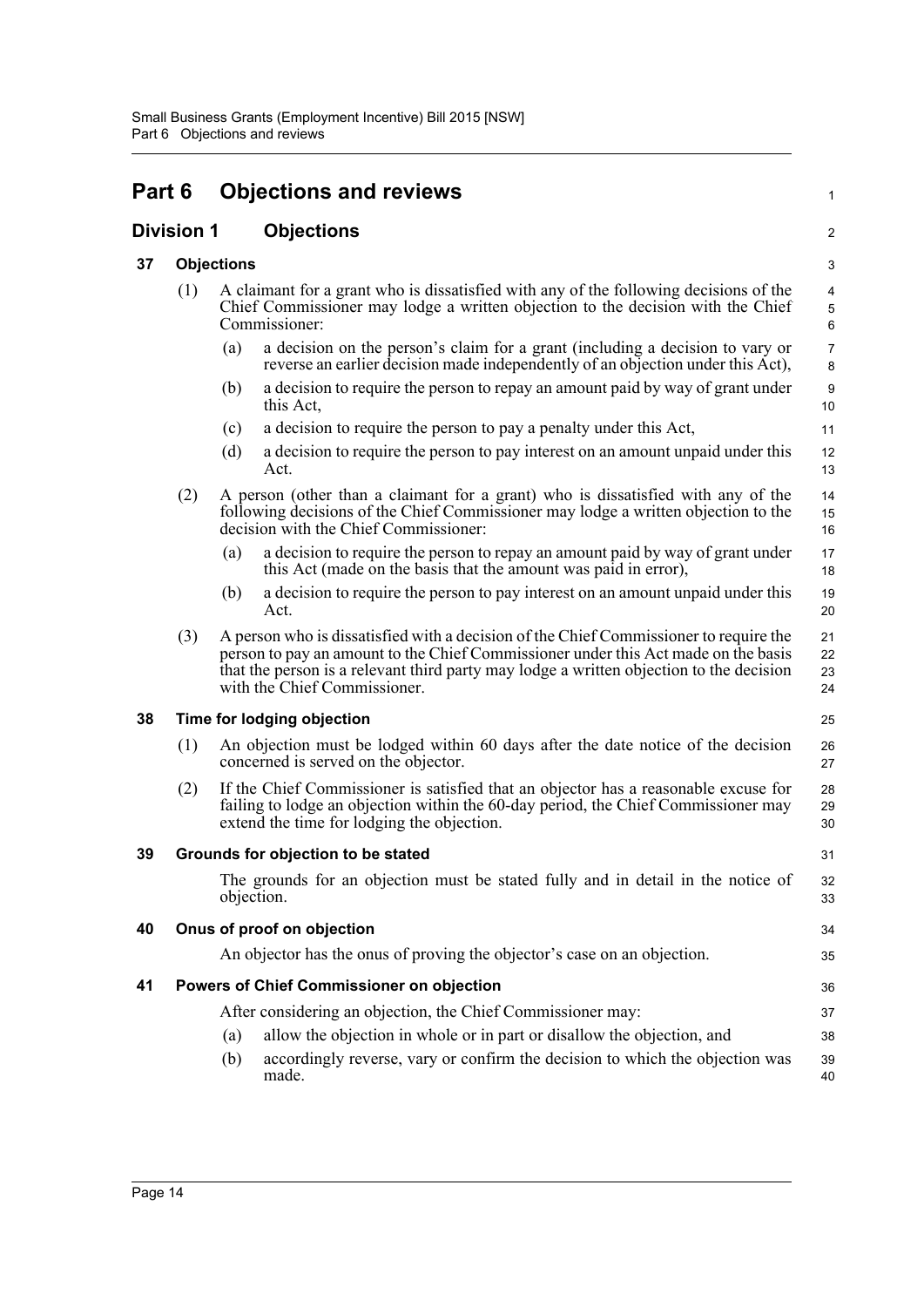#### <span id="page-22-2"></span><span id="page-22-1"></span><span id="page-22-0"></span>**42 Notice of determination of objection** (1) The Chief Commissioner must give an objector written notice of the determination of the objection. (2) The Chief Commissioner must, in the notice, give the reasons for disallowing the objection or for allowing the objection in part only. (3) The reasons for a determination of an objection must set out the matters referred to in section 49 (3) of the *Administrative Decisions Review Act 1997* in respect of the determination. (4) The notice must also inform the objector of the objector's right to make an application for review under Division 2 in the case of a determination to disallow the objection or to allow the objection in part only. **Division 2 Reviews 43 Administrative reviews by Civil and Administrative Tribunal** (1) An objector may apply to the Civil and Administrative Tribunal for an administrative review under the *Administrative Decisions Review Act 1997* of the decision (the *original decision*) to which the objection was made if: (a) the objector is dissatisfied with the Chief Commissioner's determination of the objection, or (b) 90 days have passed since the objection was lodged with the Chief Commissioner and the Chief Commissioner has not determined the objection. (2) The applicant's and respondent's cases on an application for an administrative review are not limited to the grounds of the objection. (3) The applicant has the onus of proving the applicant's case in an application for an administrative review. (4) An application for an administrative review: (a) following a determination by the Chief Commissioner of an objection—must be made not later than 60 days after the date of issue of the notice of the Chief Commissioner's determination of the objection, or (b) following a failure of the Chief Commissioner to determine an objection within the relevant 90-day period—may be made at any time after the end of that period (but must be made as required by paragraph (a) following a subsequent determination of the objection by the Chief Commissioner). **Note.** The Civil and Administrative Tribunal may, under section 41 of the *Civil and Administrative Tribunal Act 2013*, extend the time for making an application for an administrative review. (5) The following provisions of the *Administrative Decisions Review Act 1997* do not apply to an application made under this section: (a) Part 2 of Chapter 3, (b) section 55 (3)–(6), (c) Division 2 of Part 3 of Chapter 3. (6) For the purposes of section 58 (1) (a) of the *Administrative Decisions Review Act 1997*: (a) the obligation of the Chief Commissioner under that paragraph to lodge a statement of reasons with the Civil and Administrative Tribunal in respect of an application is limited to providing the Tribunal with a statement of reasons 1  $\overline{2}$ 3 4 5 6 7 8 9 10 11 12 13 14 15 16 17 18 19 20 21 22 23 24 25 26 27 28 29 30 31 32 33 34 35 36 37 38 39 40 41 42 43 44 45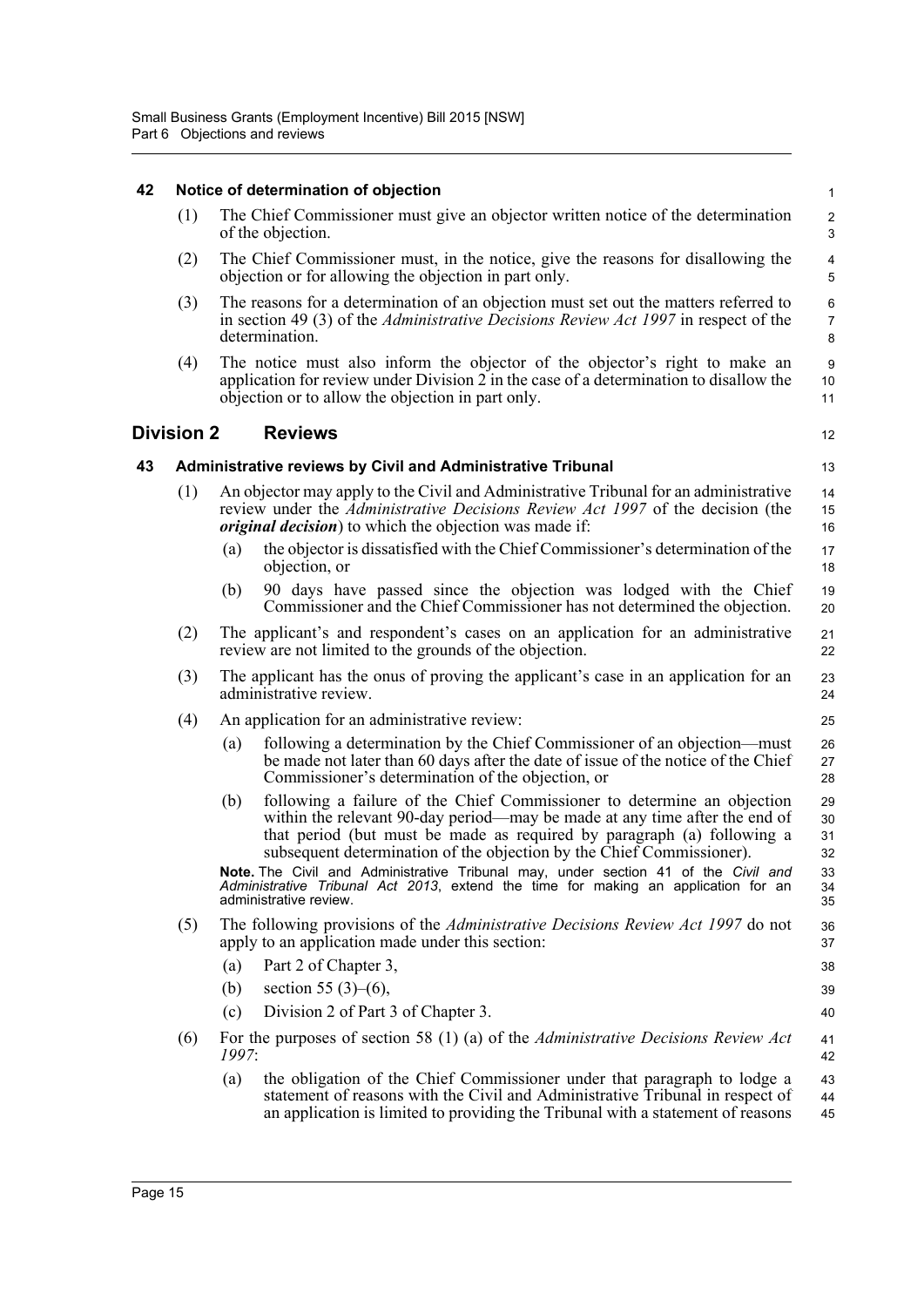only in respect of the matters arising from the grounds specified in the application, and

1 2

<span id="page-23-0"></span>

|    |     | if one of the grounds specified in the application relates to a matter raised in<br>(b)<br>an objection determined by the Chief Commissioner—the Chief<br>Commissioner may rely on reasons previously given to the objector by the<br>Chief Commissioner under this Act for the determination of the objection in<br>explanation of that part of the original decision. | 3<br>$\overline{4}$<br>5<br>6<br>7 |
|----|-----|-------------------------------------------------------------------------------------------------------------------------------------------------------------------------------------------------------------------------------------------------------------------------------------------------------------------------------------------------------------------------|------------------------------------|
| 44 |     | Powers of Civil and Administrative Tribunal on administrative review                                                                                                                                                                                                                                                                                                    | 8                                  |
|    | (1) | On an administrative review, the Civil and Administrative Tribunal may:                                                                                                                                                                                                                                                                                                 | 9                                  |
|    |     | confirm, vary or reverse the original decision, and<br>(a)                                                                                                                                                                                                                                                                                                              | 10                                 |
|    |     | make any further orders as to costs or otherwise that it thinks fit.<br>(b)                                                                                                                                                                                                                                                                                             | 11                                 |
|    | (2) | Subsection (1) does not limit the generality of Division 3 of Part 3 of Chapter 3 of<br>the Administrative Decisions Review Act 1997.                                                                                                                                                                                                                                   | 12<br>13                           |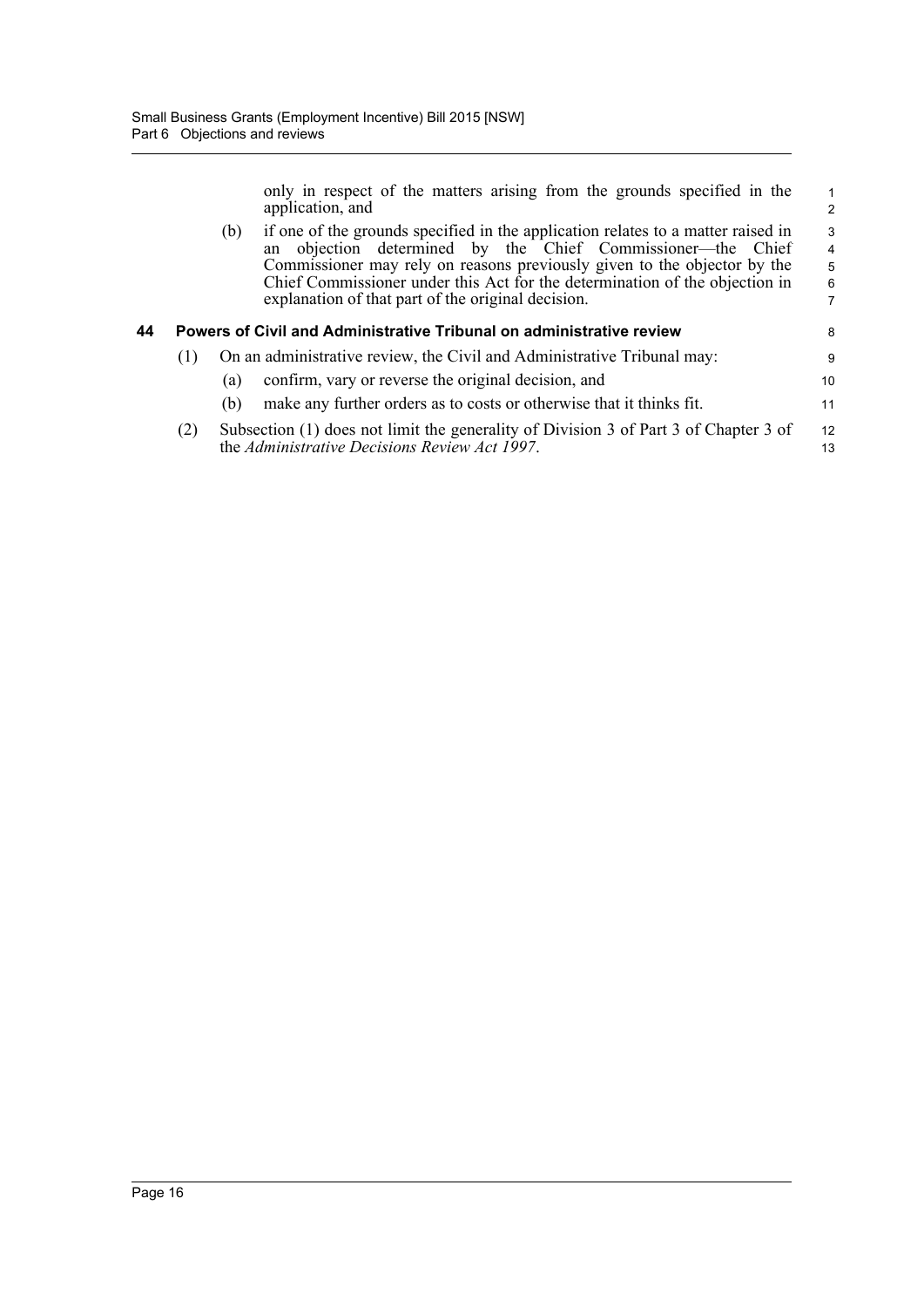<span id="page-24-8"></span><span id="page-24-7"></span><span id="page-24-6"></span><span id="page-24-5"></span><span id="page-24-4"></span><span id="page-24-3"></span><span id="page-24-2"></span><span id="page-24-1"></span><span id="page-24-0"></span>

|    |                   |                   | <b>Part 7 Administration</b>                                                                                                                                                                                                                             | 1                   |
|----|-------------------|-------------------|----------------------------------------------------------------------------------------------------------------------------------------------------------------------------------------------------------------------------------------------------------|---------------------|
|    | <b>Division 1</b> |                   | <b>Administration generally</b>                                                                                                                                                                                                                          | 2                   |
| 45 |                   | Administration    |                                                                                                                                                                                                                                                          | 3                   |
|    |                   |                   | The Chief Commissioner is responsible to the Minister for the administration of the<br>grant scheme.                                                                                                                                                     | 4<br>5              |
| 46 |                   | <b>Delegation</b> |                                                                                                                                                                                                                                                          | 6                   |
|    |                   |                   | The Chief Commissioner may delegate functions related to the administration of the<br>grant scheme other than this power of delegation.                                                                                                                  | $\overline{7}$<br>8 |
| 47 |                   |                   | <b>Authorised officers</b>                                                                                                                                                                                                                               | 9                   |
|    | (1)               |                   | A person who is an authorised officer for the purposes of the taxation laws, as<br>referred to in section 68 of the <i>Taxation Administration Act 1996</i> , is taken to be an<br>authorised officer for the purposes of this Act.                      | 10<br>11<br>12      |
|    | (2)               |                   | Without limiting subsection (1), the Chief Commissioner may appoint persons to be<br>authorised officers for the purposes of this Act.                                                                                                                   | 13<br>14            |
|    | <b>Division 2</b> |                   | <b>Powers of investigation</b>                                                                                                                                                                                                                           | 15                  |
| 48 |                   |                   | Chief Commissioner may carry out authorised investigation                                                                                                                                                                                                | 16                  |
|    | (1)               |                   | The Chief Commissioner may carry out an authorised investigation for the purposes<br>of this Act.                                                                                                                                                        | 17<br>18            |
|    | (2)               |                   | In this Division, an <i>authorised investigation</i> is an investigation to determine:                                                                                                                                                                   | 19                  |
|    |                   | (a)               | whether an application or claim under this Act has been properly made, or                                                                                                                                                                                | 20                  |
|    |                   | (b)               | whether an objection to a decision made under this Act should be upheld, or                                                                                                                                                                              | 21                  |
|    |                   | (c)               | whether a claimant to whom, or for whose benefit, a grant has been paid under<br>this Act was eligible for the grant, or                                                                                                                                 | 22<br>23            |
|    |                   | (d)               | any other matter reasonably related to the administration of this Act.                                                                                                                                                                                   | 24                  |
| 49 |                   |                   | Powers in connection with authorised investigation                                                                                                                                                                                                       | 25                  |
|    | (1)               |                   | For the purposes of an authorised investigation, the Chief Commissioner may, by<br>written notice, require a person:                                                                                                                                     | 26<br>27            |
|    |                   |                   | (a) to give the Chief Commissioner written information specified in the notice, or                                                                                                                                                                       | 28                  |
|    |                   | (b)               | to attend at a specified time and place before the Chief Commissioner or an<br>authorised officer to answer questions relevant to the investigation, or                                                                                                  | 29<br>30            |
|    |                   | (c)               | to produce any document to the Chief Commissioner or an authorised officer<br>at a specified time and place.                                                                                                                                             | 31<br>32            |
|    | (2)               |                   | A specified time and place for the attendance of a person, or the production of a<br>document, must be a time and place that is reasonable in the circumstances.                                                                                         | 33<br>34            |
|    | (3)               |                   | The Chief Commissioner may require that information given, or to be given, under<br>this section be verified on oath or by statutory declaration.                                                                                                        | 35<br>36            |
| 50 |                   |                   | Access to public records without fee                                                                                                                                                                                                                     | 37                  |
|    |                   |                   | The Chief Commissioner is entitled, for the purposes of an authorised investigation,<br>to inspect and take copies of any public record kept under an Act or law of this State<br>without payment of any fee that would be payable but for this section. | 38<br>39<br>40      |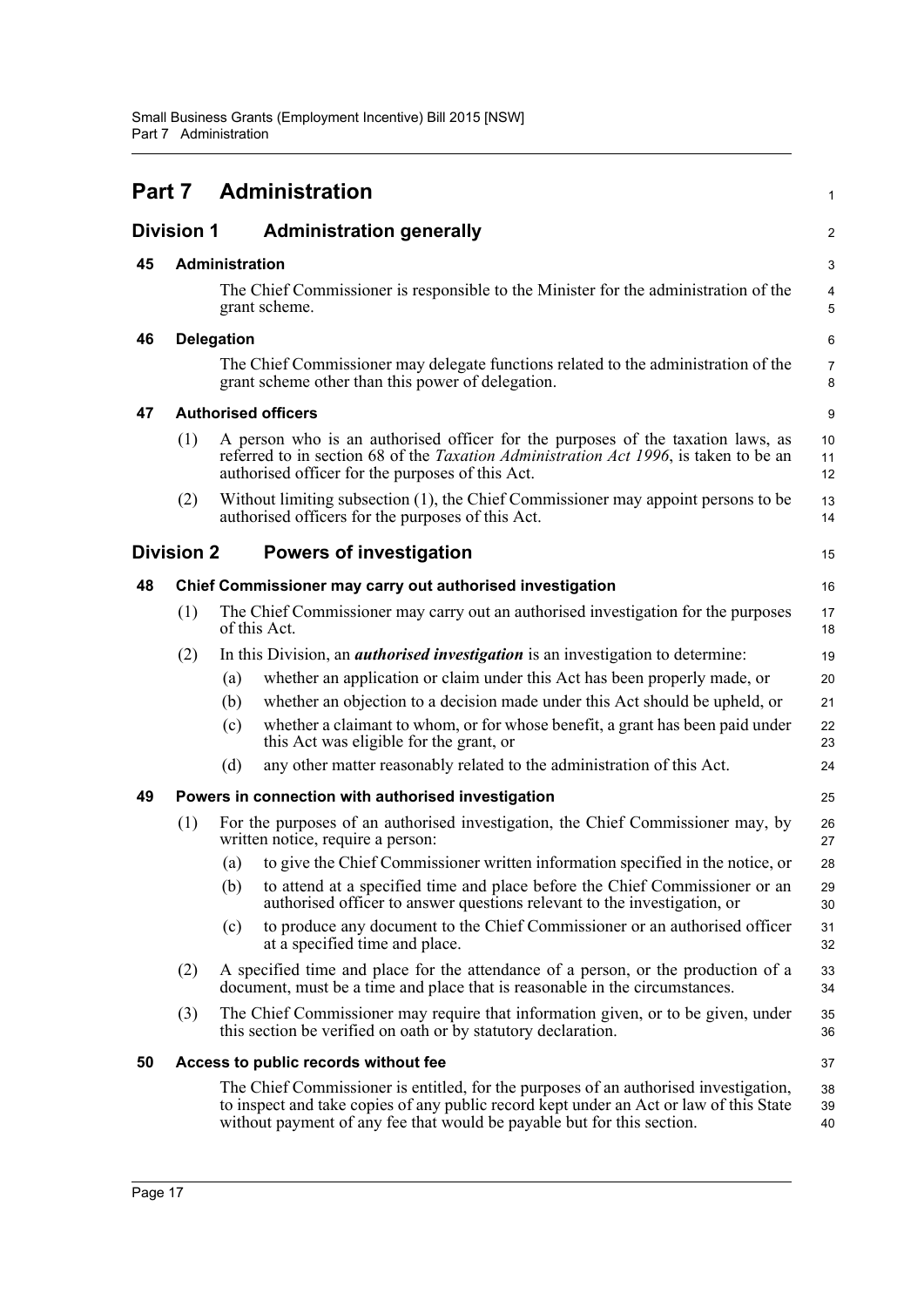#### <span id="page-25-0"></span>**51 Power of entry to premises**

|                                                               | (1) The Chief Commissioner may enter and remain on premises if the Chief      |  |  |  |  |  |
|---------------------------------------------------------------|-------------------------------------------------------------------------------|--|--|--|--|--|
|                                                               | Commissioner has reason to believe or suspect that there are documents at the |  |  |  |  |  |
| premises that are relevant to the administration of this Act. |                                                                               |  |  |  |  |  |

 $20$ 21 22

23

30 31

37

38

42 43

- (2) Entry may be made at any reasonable time.
- (3) The power of an authorised officer to enter premises may not be exercised unless the authorised officer has a written delegation covering entry issued by the Chief Commissioner and produces it if requested to do so by the owner or occupier of the premises, or a person in physical occupation of the premises.
- (4) Before the Chief Commissioner or an authorised officer enters premises under this Act, the Chief Commissioner or authorised officer must give the owner or occupier of the premises, or a person in physical occupation of the premises, reasonable notice of the intention to enter unless:
	- (a) entry is made with the consent of the owner, occupier or person, or
	- (b) the giving of notice would, in the opinion of the Chief Commissioner or authorised officer, defeat the purpose for which it is intended to enter the premises. 15 16 17
- (5) The powers of entry and inspection conferred by this Division are not exercisable in relation to premises or a part of premises used for residential purposes except: 18 19
	- (a) with the consent of the owner or occupier of the premises or part, or a person in physical occupation of the premises or part, or
	- (b) under the authority conferred by a search warrant.

#### <span id="page-25-1"></span>**52 Functions exercisable on entry**

- (1) The Chief Commissioner or an authorised officer who has entered premises in accordance with this Division may:  $24$ 25
	- (a) require any person at those premises to produce any documents in the custody or possession or under the control of the person (including a written document that reproduces in an understandable form information stored by computer, microfilm or other means or process), and 26 27 28 29
	- (b) require any person at those premises to answer questions or otherwise furnish information, and
	- (c) require the owner or occupier of the premises, or any person physically in occupation of the premises, to provide the Chief Commissioner or authorised officer with such assistance and facilities as are reasonably necessary to enable the Chief Commissioner or authorised officer to exercise the functions of the Chief Commissioner or an authorised officer under this Part. 32 33 34 35 36
- (2) A receipt is to be issued for anything removed.

#### <span id="page-25-2"></span>**53 Use and inspection of documents**

- (1) The Chief Commissioner or an authorised officer may take and retain possession of any document provided or produced to the Chief Commissioner or authorised officer under this Part for the purpose of: 39 40 41
	- (a) inspecting the document, or
	- (b) taking copies of, or extracts of and notes from, the document.
- (2) However, if the document was provided or produced to the Chief Commissioner or authorised officer on the premises where it is normally kept, the Chief Commissioner or authorised officer may remove it from those premises only: 44 45 46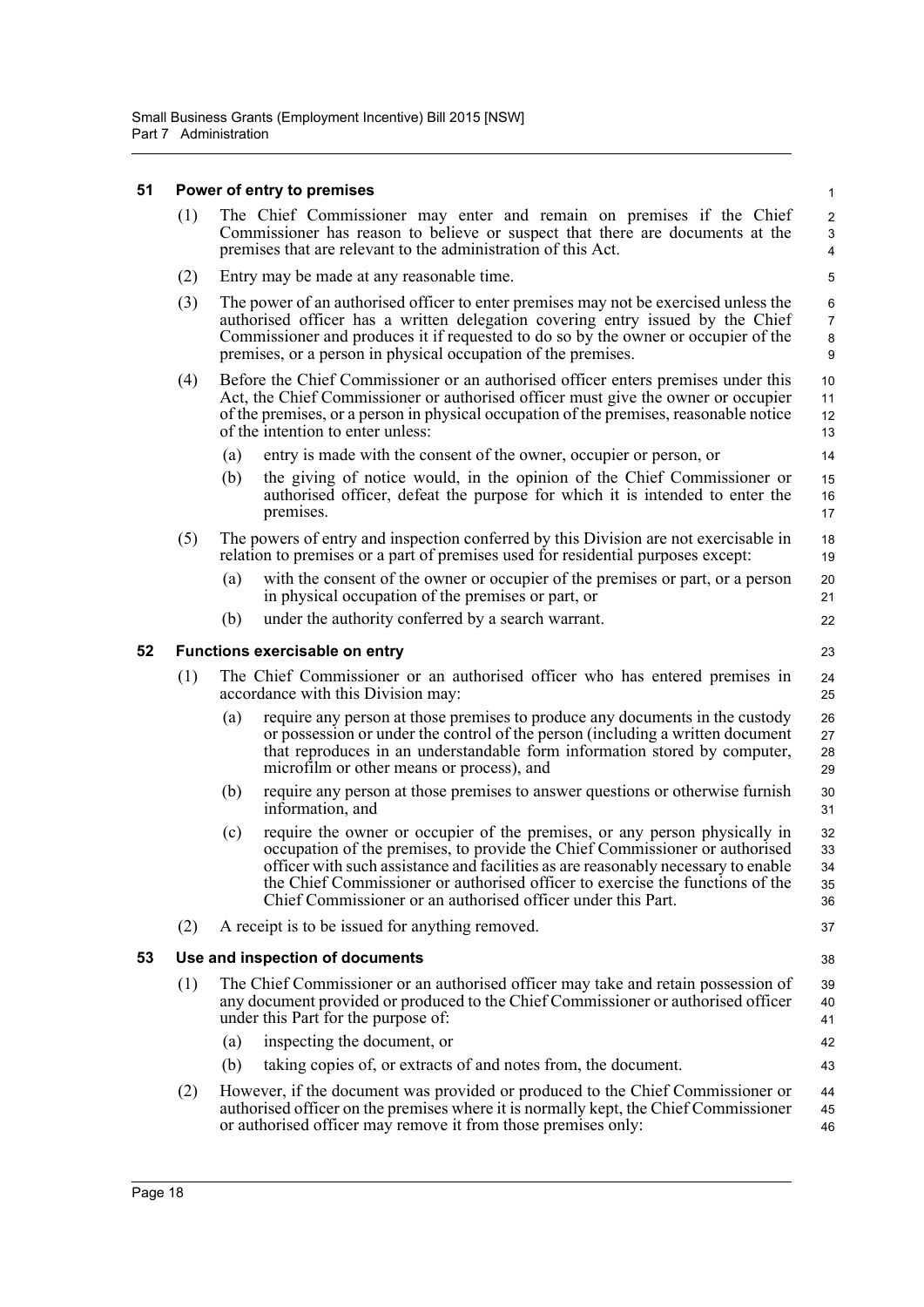|    |     | (a)                         | with the consent of the owner or occupier of the premises, or                                                                                                                                                                                                                                                                                                                                                   | $\mathbf{1}$                                  |  |  |  |  |
|----|-----|-----------------------------|-----------------------------------------------------------------------------------------------------------------------------------------------------------------------------------------------------------------------------------------------------------------------------------------------------------------------------------------------------------------------------------------------------------------|-----------------------------------------------|--|--|--|--|
|    |     | (b)                         | if it is not practicable to inspect or copy or take extracts or notes from the<br>document on the premises.                                                                                                                                                                                                                                                                                                     | $\boldsymbol{2}$<br>$\ensuremath{\mathsf{3}}$ |  |  |  |  |
|    | (3) |                             | The Chief Commissioner or authorised officer may retain possession of the<br>document for a reasonable period, but not exceeding 28 days without the consent of<br>the person entitled to it.                                                                                                                                                                                                                   | $\overline{4}$<br>$\mathbf 5$<br>6            |  |  |  |  |
|    | (4) |                             | The Chief Commissioner or authorised officer must permit a person who would be<br>entitled to inspect the document if it were not in the possession of the Chief<br>Commissioner or authorised officer to inspect the document at any reasonable time.                                                                                                                                                          | $\overline{7}$<br>8<br>9                      |  |  |  |  |
|    | (5) |                             | Nothing in this section prejudices a lien a person has on the document.                                                                                                                                                                                                                                                                                                                                         | 10                                            |  |  |  |  |
| 54 |     | <b>Search warrant</b><br>11 |                                                                                                                                                                                                                                                                                                                                                                                                                 |                                               |  |  |  |  |
|    | (1) |                             | The Chief Commissioner or an authorised officer under this Act may apply to an<br>authorised officer under the Law Enforcement (Powers and Responsibilities) Act<br>2002 for a warrant to search any premises if the Chief Commissioner or the<br>authorised officer under this Act has reasonable grounds to believe that there is on<br>the premises any document relevant to the administration of this Act. | 12<br>13<br>14<br>15<br>16                    |  |  |  |  |
|    | (2) |                             | An authorised officer under the Law Enforcement (Powers and Responsibilities) Act<br>2002 to whom the application is made may, if satisfied that there are reasonable<br>grounds for doing so, issue a search warrant authorising the Chief Commissioner or<br>authorised officer under this Act to enter and search the premises.                                                                              | 17<br>18<br>19<br>20                          |  |  |  |  |
|    | (3) |                             | This section does not limit any power conferred on the Chief Commissioner or an<br>authorised officer by another provision of this Part.                                                                                                                                                                                                                                                                        | 21<br>22                                      |  |  |  |  |
| 55 |     |                             | <b>Obstruction or failure to comply</b>                                                                                                                                                                                                                                                                                                                                                                         | 23                                            |  |  |  |  |
|    | (1) |                             | A person must not:                                                                                                                                                                                                                                                                                                                                                                                              | 24                                            |  |  |  |  |
|    |     | (a)                         | prevent the Chief Commissioner or an authorised officer from exercising a<br>function under this Part, or                                                                                                                                                                                                                                                                                                       | 25<br>26                                      |  |  |  |  |
|    |     | (b)                         | hinder or obstruct the Chief Commissioner or an authorised officer in the<br>exercise of such a function, or                                                                                                                                                                                                                                                                                                    | 27<br>28                                      |  |  |  |  |
|    |     | (c)                         | without reasonable excuse, refuse or fail to comply with a requirement made<br>by the Chief Commissioner or an authorised officer under this Part.                                                                                                                                                                                                                                                              | 29<br>30                                      |  |  |  |  |
|    |     |                             | Maximum penalty: 100 penalty units.                                                                                                                                                                                                                                                                                                                                                                             | 31                                            |  |  |  |  |
|    | (2) |                             | A person is not guilty of an offence under this section arising from the entry of the<br>Chief Commissioner or an authorised officer onto premises unless it is established<br>that, at the material time, the Chief Commissioner or the authorised officer:                                                                                                                                                    | 32<br>33<br>34                                |  |  |  |  |
|    |     | (a)                         | identified himself or herself as the Chief Commissioner or an authorised<br>officer, and                                                                                                                                                                                                                                                                                                                        | 35<br>36                                      |  |  |  |  |
|    |     | (b)                         | warned the person that a failure to comply with the requirement may constitute<br>an offence.                                                                                                                                                                                                                                                                                                                   | 37<br>38                                      |  |  |  |  |
| 56 |     |                             | Defence of reasonable compliance                                                                                                                                                                                                                                                                                                                                                                                | 39                                            |  |  |  |  |
|    |     |                             | A person is not guilty of an offence under this Part if the court hearing the charge is<br>satisfied that:                                                                                                                                                                                                                                                                                                      | 40<br>41                                      |  |  |  |  |
|    |     | (a)                         | the defendant could not, by the exercise of reasonable diligence, have<br>complied with the requirement to which the charge relates, or                                                                                                                                                                                                                                                                         | 42<br>43                                      |  |  |  |  |
|    |     | (b)                         | the defendant complied with the requirement to the extent of his or her ability<br>to do so.                                                                                                                                                                                                                                                                                                                    | 44<br>45                                      |  |  |  |  |
|    |     |                             |                                                                                                                                                                                                                                                                                                                                                                                                                 |                                               |  |  |  |  |

<span id="page-26-2"></span><span id="page-26-1"></span><span id="page-26-0"></span>**54 Search warrant**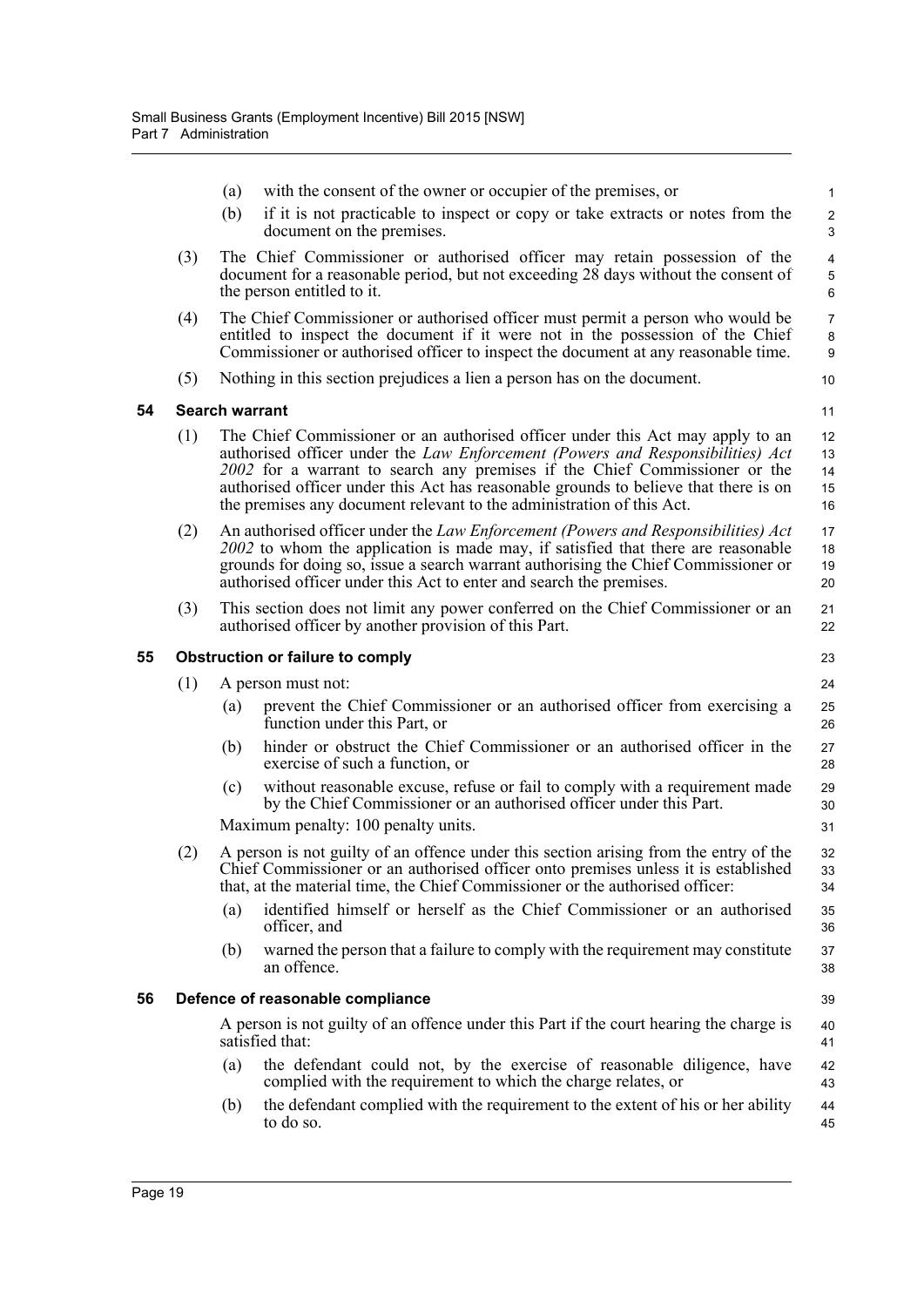<span id="page-27-0"></span>

| 57 | Functions may be exercised concurrently with functions under taxation legislation                                                                                                                                                                                                       |                                                                                                                                                                                               |                     |  |  |  |
|----|-----------------------------------------------------------------------------------------------------------------------------------------------------------------------------------------------------------------------------------------------------------------------------------------|-----------------------------------------------------------------------------------------------------------------------------------------------------------------------------------------------|---------------------|--|--|--|
|    | The functions conferred on the Chief Commissioner or an authorised officer by this<br>(1)<br>Part with respect to an authorised investigation may be exercised concurrently with<br>any functions conferred on the Chief Commissioner or authorised officer by taxation<br>legislation. |                                                                                                                                                                                               |                     |  |  |  |
|    | (2)                                                                                                                                                                                                                                                                                     | In particular, an authorised investigation under this Part may be conducted in<br>conjunction with any investigation or audit conducted under taxation legislation.                           | 6<br>$\overline{7}$ |  |  |  |
|    | (3)                                                                                                                                                                                                                                                                                     | A person who enters premises under taxation legislation may exercise on the<br>premises any function the person would have under this Act if the premises had been<br>entered under this Act. | 8<br>9<br>10        |  |  |  |
|    | (4)                                                                                                                                                                                                                                                                                     | This section applies despite section 71 of the <i>Taxation Administration Act 1996</i> .                                                                                                      | 11                  |  |  |  |
|    | (5)                                                                                                                                                                                                                                                                                     | In this section:                                                                                                                                                                              | 12                  |  |  |  |
|    |                                                                                                                                                                                                                                                                                         | <i>taxation legislation</i> means:                                                                                                                                                            | 13                  |  |  |  |
|    |                                                                                                                                                                                                                                                                                         | the Taxation Administration Act 1996, or<br>(a)                                                                                                                                               | 14                  |  |  |  |
|    |                                                                                                                                                                                                                                                                                         | the Payroll Tax Rebate Scheme (Jobs Action Plan) Act 2011.<br>(b)                                                                                                                             | 15                  |  |  |  |
|    |                                                                                                                                                                                                                                                                                         |                                                                                                                                                                                               |                     |  |  |  |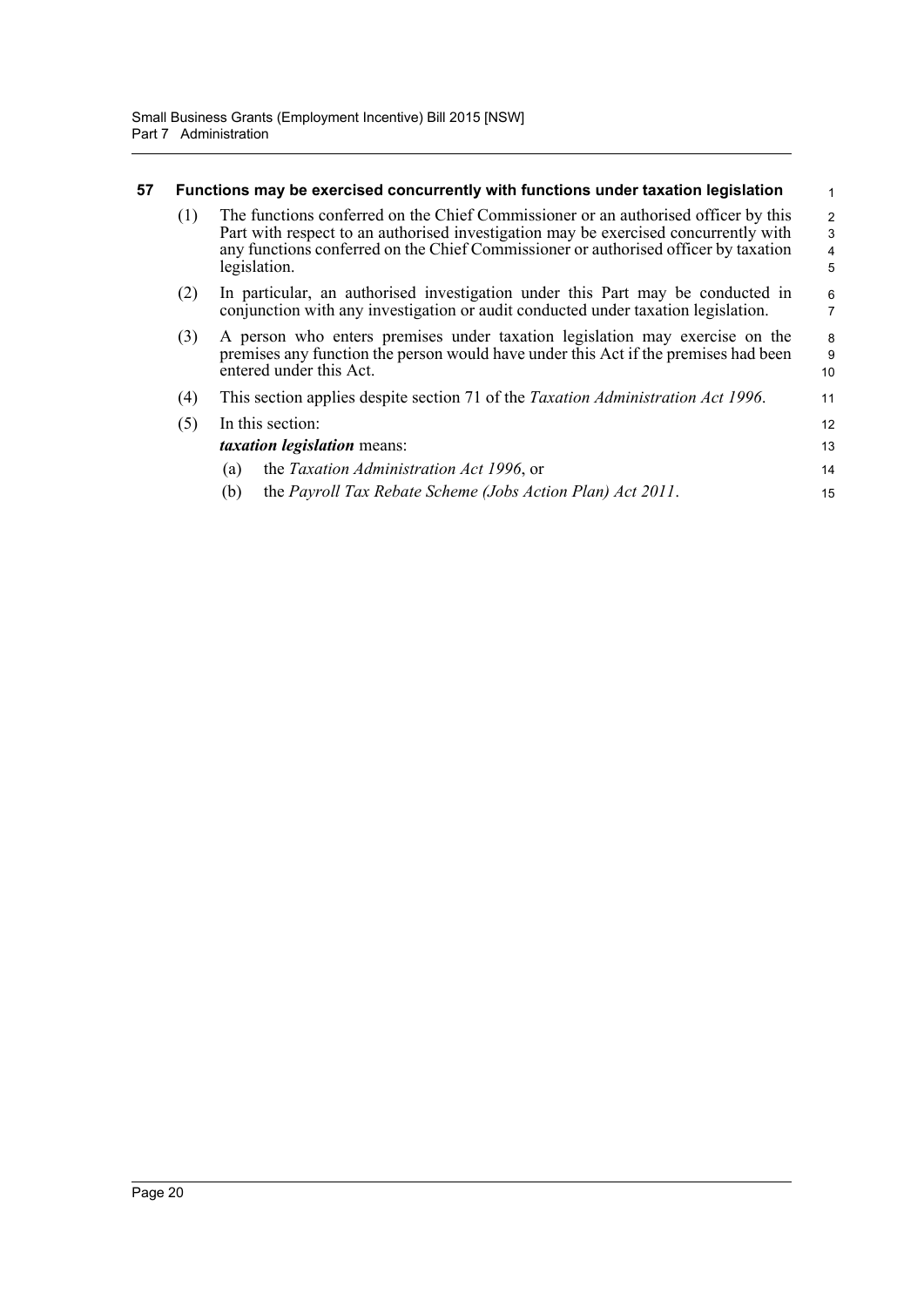<span id="page-28-3"></span><span id="page-28-2"></span><span id="page-28-1"></span><span id="page-28-0"></span>

| Part 8 |                 | <b>Miscellaneous</b>                                                                                                                                                                                                                   |                                        |  |  |  |
|--------|-----------------|----------------------------------------------------------------------------------------------------------------------------------------------------------------------------------------------------------------------------------------|----------------------------------------|--|--|--|
| 58     |                 | Knowingly giving false or misleading information                                                                                                                                                                                       | 2                                      |  |  |  |
|        | (1)             | A person must not make a statement, or give any information, to the Chief<br>Commissioner or an authorised officer knowing that it is false or misleading in a<br>material particular.<br>Maximum penalty: 100 penalty units.          | 3<br>$\overline{\mathbf{4}}$<br>5<br>6 |  |  |  |
|        | (2)             | A person must not, in or in relation to an application or claim under this Act, make a<br>statement or give any information knowing that it is false or misleading in a material<br>particular.<br>Maximum penalty: 100 penalty units. | 7<br>$\bf 8$<br>9<br>10                |  |  |  |
|        | (3)             | This section applies to any statement or information, whether given orally or in<br>writing.                                                                                                                                           | 11<br>12                               |  |  |  |
| 59     |                 | <b>Protection of confidential information</b>                                                                                                                                                                                          | 13                                     |  |  |  |
|        | (1)             | A person who is subject to a duty of confidentiality must not disclose protected<br>information except as permitted by this section.<br>Maximum penalty: 100 penalty units.                                                            | 14<br>15<br>16                         |  |  |  |
|        | (2)             | A person is subject to a duty of confidentiality if:                                                                                                                                                                                   | 17                                     |  |  |  |
|        |                 | the person is, or has been, engaged in work related to the administration of this<br>(a)<br>Act, or                                                                                                                                    | 18<br>19                               |  |  |  |
|        |                 | the person has obtained access to protected information (directly or indirectly)<br>(b)<br>from a person who is, or has been, engaged in work related to the<br>administration of this Act.                                            | 20<br>21<br>22                         |  |  |  |
|        | (3)             | Information is <i>protected information</i> if it is information about a claimant for a grant<br>obtained in the course of work related to the administration of this Act.                                                             | 23<br>24                               |  |  |  |
|        | (4)             | Protected information may be disclosed:                                                                                                                                                                                                | 25                                     |  |  |  |
|        |                 | at the request or with the consent of the person to whom the information relates<br>(a)<br>or a person acting on that person's behalf, or                                                                                              | 26<br>27                               |  |  |  |
|        |                 | in connection with the administration of the following laws (including for the<br>(b)<br>purpose of any legal proceedings arising out of any of those laws or a report<br>of any such proceedings):<br>this Act,<br>(i)                | 28<br>29<br>30<br>31                   |  |  |  |
|        |                 | (ii)<br>a taxation law of the Commonwealth or a State or Territory, or                                                                                                                                                                 | 32                                     |  |  |  |
|        |                 | as authorised by the regulations.<br>(c)                                                                                                                                                                                               | 33                                     |  |  |  |
|        | (5)             | In this section:<br><i>taxation law</i> means a law for the assessment or imposition of a tax.                                                                                                                                         | 34<br>35                               |  |  |  |
| 60     | <b>Evidence</b> |                                                                                                                                                                                                                                        | 36                                     |  |  |  |
|        | (1)             | A certificate signed by the Chief Commissioner stating that a grant was paid to a<br>person named in the certificate on a specified date is admissible in legal proceedings<br>as evidence of the payment.                             |                                        |  |  |  |
|        | (2)             | A copy of a notice issued by the Chief Commissioner imposing a penalty under this<br>Act is admissible in legal proceedings as evidence of the imposition of the penalty.                                                              |                                        |  |  |  |
|        | (3)             | A copy of a notice issued by the Chief Commissioner requiring the payment or<br>repayment of a specified amount is admissible in legal proceedings as evidence:                                                                        | 42<br>43                               |  |  |  |
|        |                 | that the requirement was made, and<br>(a)                                                                                                                                                                                              | 44                                     |  |  |  |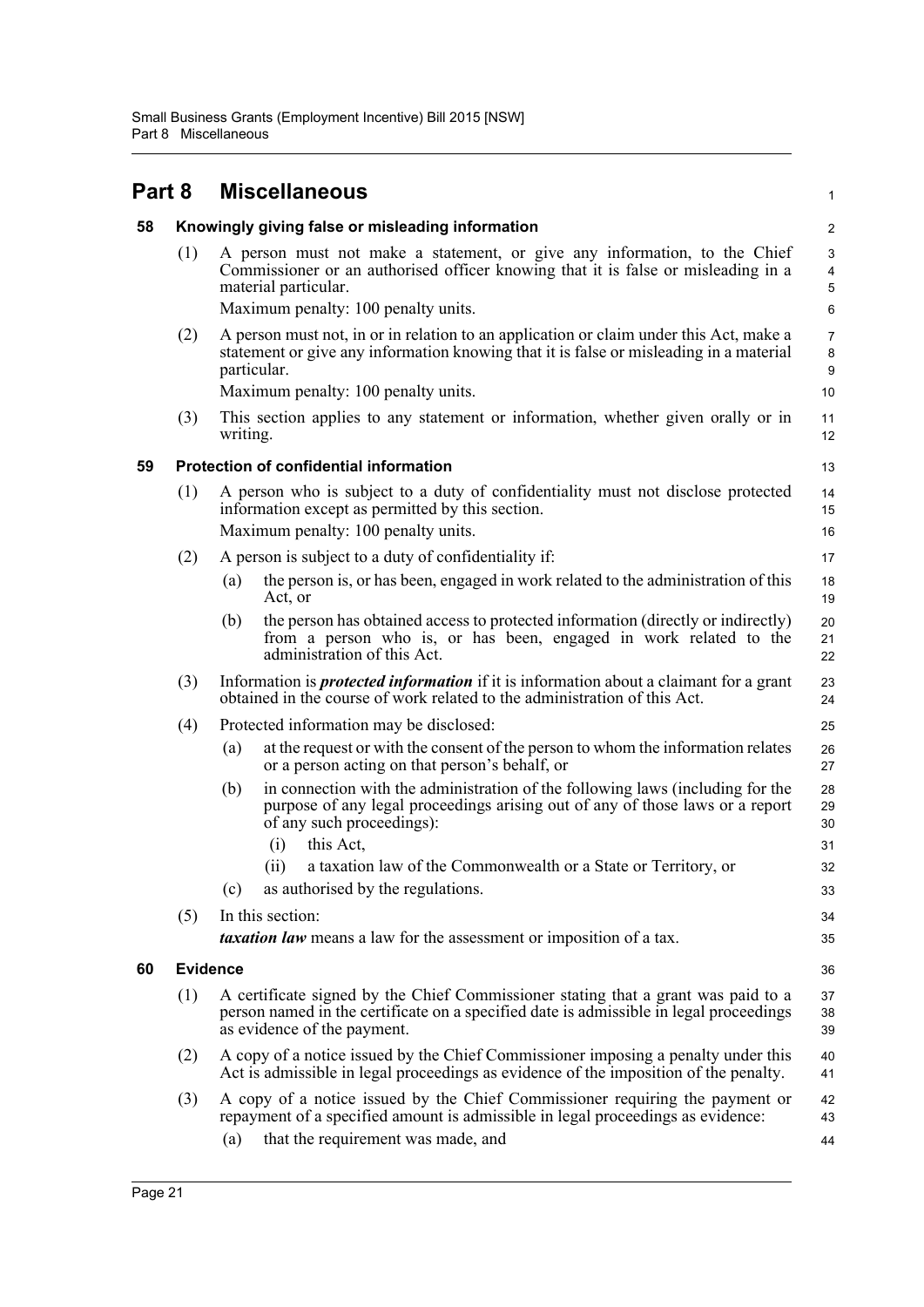<span id="page-29-4"></span><span id="page-29-3"></span><span id="page-29-2"></span><span id="page-29-1"></span><span id="page-29-0"></span>

|    |     | (b)                             | that the amount specified in the notice was outstanding at the date of the<br>notice.                                                                                                                                                                               | 1<br>$\overline{c}$  |  |  |  |  |
|----|-----|---------------------------------|---------------------------------------------------------------------------------------------------------------------------------------------------------------------------------------------------------------------------------------------------------------------|----------------------|--|--|--|--|
| 61 |     | <b>Proceedings for offences</b> |                                                                                                                                                                                                                                                                     |                      |  |  |  |  |
|    | (1) |                                 | Proceedings for an offence against this Act or the regulations may be dealt with<br>summarily before the Local Court.                                                                                                                                               | 4<br>5               |  |  |  |  |
|    | (2) |                                 | Proceedings for an offence against this Act or the regulations may be commenced at<br>any time within 3 years after the date on which it is alleged the offence was<br>committed.                                                                                   | 6<br>7<br>8          |  |  |  |  |
| 62 |     |                                 | <b>Standing appropriation</b>                                                                                                                                                                                                                                       | 9                    |  |  |  |  |
|    |     |                                 | The Consolidated Fund is appropriated to the extent necessary for the payment of<br>grants under this Act.                                                                                                                                                          | 10<br>11             |  |  |  |  |
| 63 |     |                                 | <b>Personal liability</b>                                                                                                                                                                                                                                           | 12                   |  |  |  |  |
|    | (1) | demand.                         | A matter or thing done or omitted to be done by a protected person does not, if the<br>matter or thing was done or omitted in good faith for the purpose of administering<br>this Act, subject the person so acting personally to any action, liability, claim or   | 13<br>14<br>15<br>16 |  |  |  |  |
|    | (2) |                                 | In this section, a <i>protected person</i> means:                                                                                                                                                                                                                   | 17                   |  |  |  |  |
|    |     | (a)                             | the Chief Commissioner or an authorised officer, or                                                                                                                                                                                                                 | 18                   |  |  |  |  |
|    |     | (b)                             | a Public Service employee involved in the administration of this Act, or                                                                                                                                                                                            | 19                   |  |  |  |  |
|    |     | (c)                             | a person to whom the Chief Commissioner has delegated functions under this<br>Act.                                                                                                                                                                                  | 20<br>21             |  |  |  |  |
| 64 |     | <b>Regulations</b>              |                                                                                                                                                                                                                                                                     | 22                   |  |  |  |  |
|    | (1) | Act.                            | The Governor may make regulations, not inconsistent with this Act, for or with<br>respect to any matter that by this Act is required or permitted to be prescribed or that<br>is necessary or convenient to be prescribed for carrying out or giving effect to this | 23<br>24<br>25<br>26 |  |  |  |  |
|    | (2) |                                 | The regulations may create an offence punishable by a penalty not exceeding<br>20 penalty units.                                                                                                                                                                    | 27<br>28             |  |  |  |  |
| 65 |     | <b>Repeal of Act</b>            |                                                                                                                                                                                                                                                                     | 29                   |  |  |  |  |
|    |     |                                 | This Act is repealed on 1 July 2023.                                                                                                                                                                                                                                | 30                   |  |  |  |  |
|    |     |                                 |                                                                                                                                                                                                                                                                     |                      |  |  |  |  |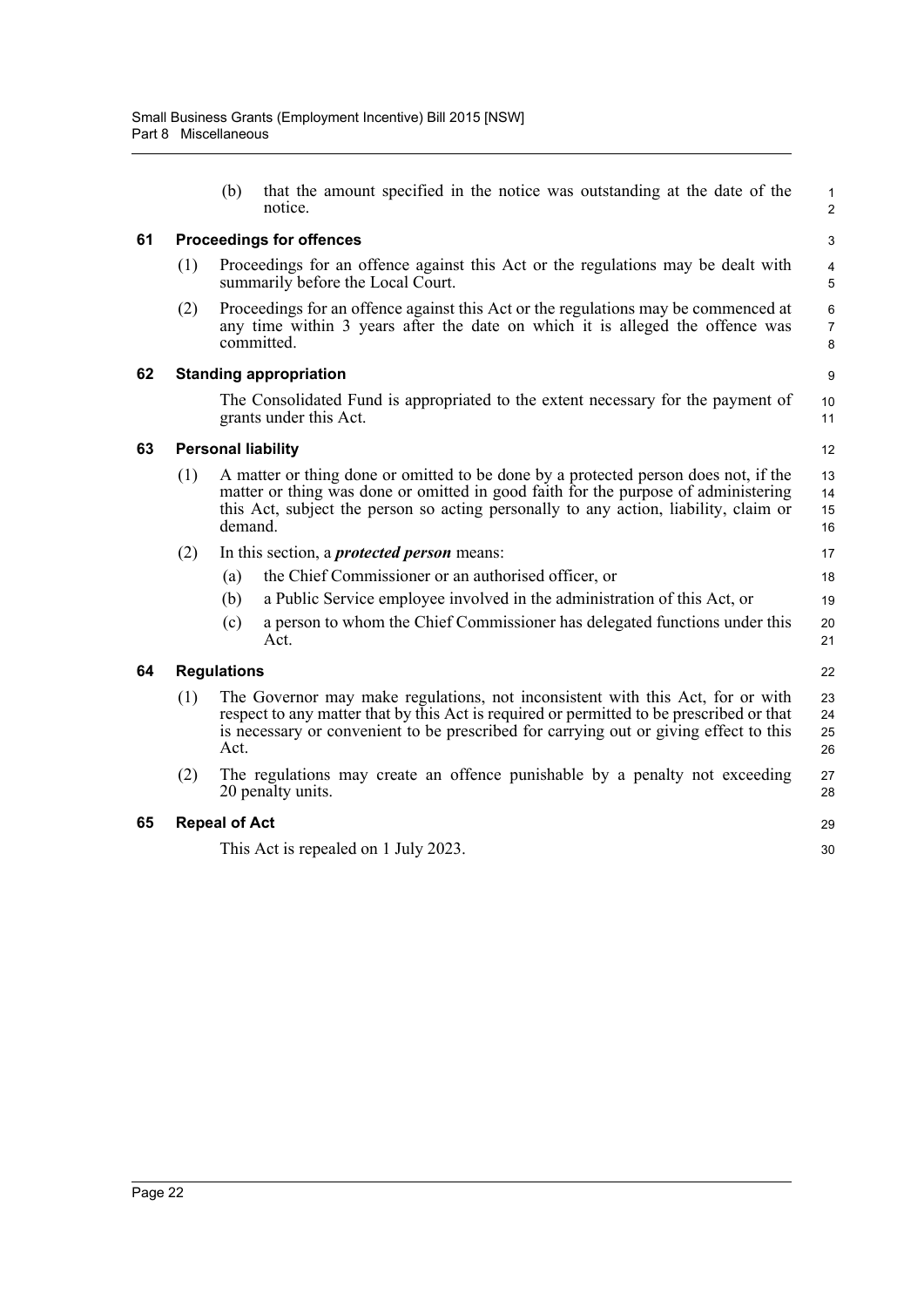## <span id="page-30-0"></span>**Schedule 1 Savings, transitional and other provisions**

#### **Part 1 General**

#### **1 Regulations**

- (1) The regulations may contain provisions of a savings or transitional nature consequent on the enactment of this Act or any Act that amends this Act.
- (2) Any such provision may, if the regulations so provide, take effect from the date of assent to the Act concerned or a later date.
- (3) To the extent to which any such provision takes effect from a date that is earlier than the date of its publication on the NSW legislation website, the provision does not operate so as:
	- (a) to affect, in a manner prejudicial to any person (other than the State or an authority of the State), the rights of that person existing before the date of its publication, or 11 12 13

1

2

(b) to impose liabilities on any person (other than the State or an authority of the State) in respect of anything done or omitted to be done before the date of its publication. 14 15 16